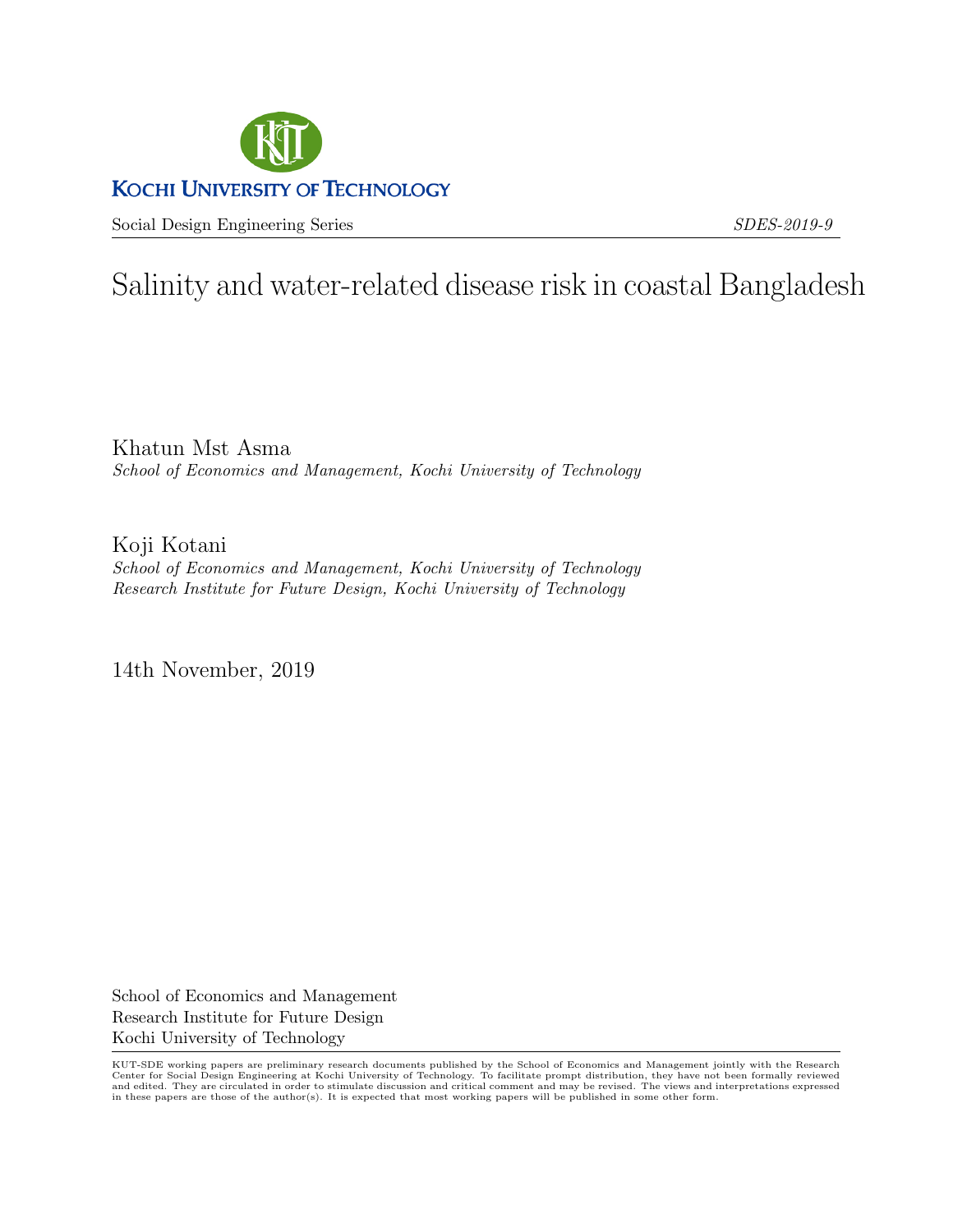# Salinity and water-related disease risk in coastal Bangladesh

Khatun Mst Asma\* Koji Kotani\*,†,‡,§,¶

November 12, 2019

#### Abstract

An increase in surface and ground-water salinity due to climate change is reported to have become a great threat to the health of coastal inhabitants in Bangladesh. However, little is known about how much such salinity affects the risk of water-related diseases and how such risk can be mitigated in the field. This research examines the association between water-related diseases and coastal salinity along with sociodemographic and anthropometric factors. We conduct questionnaire surveys with 527 households: 273 subjects from the non-salinity and 254 subjects from the salinity rural coastal areas of Bangladesh. The logistic regression analysis demonstrates that the probability of suffering from water-borne, water-washed and water-related diseases are  $8\%$ ,  $14\%$ and  $11\%$  higher in the salinity areas than in the non-salinity areas, respectively. However, it is identified that people who consume rainwater as a drinking source and/or belong to "normal body mass index" have less chances of being affected by water-related diseases even in the salinity areas than those who drink ground/pond water and/or belong to "underweight body mass index." Overall, the results suggest that the long-term reservation of rainwater and addressing communitybased food security & nutrition programs shall be effective countermeasures to reduce the risk of health problems in the coastal population and to sustain their lives even under the threat of land salinity.

Key Words: Water-borne diseases; water-washed diseases; water-related diseases; salinity; body mass index

<sup>\*</sup>School of Economics and Management, Kochi University of Technology

<sup>†</sup>Research Institute for Future Design, Kochi University of Technology

<sup>‡</sup>Urban Institute, Kyusyu University

<sup>§</sup>College of Business, Rikkyo University

<sup>¶</sup>Corresponding author, E-mail: kojikotani757@gmail.com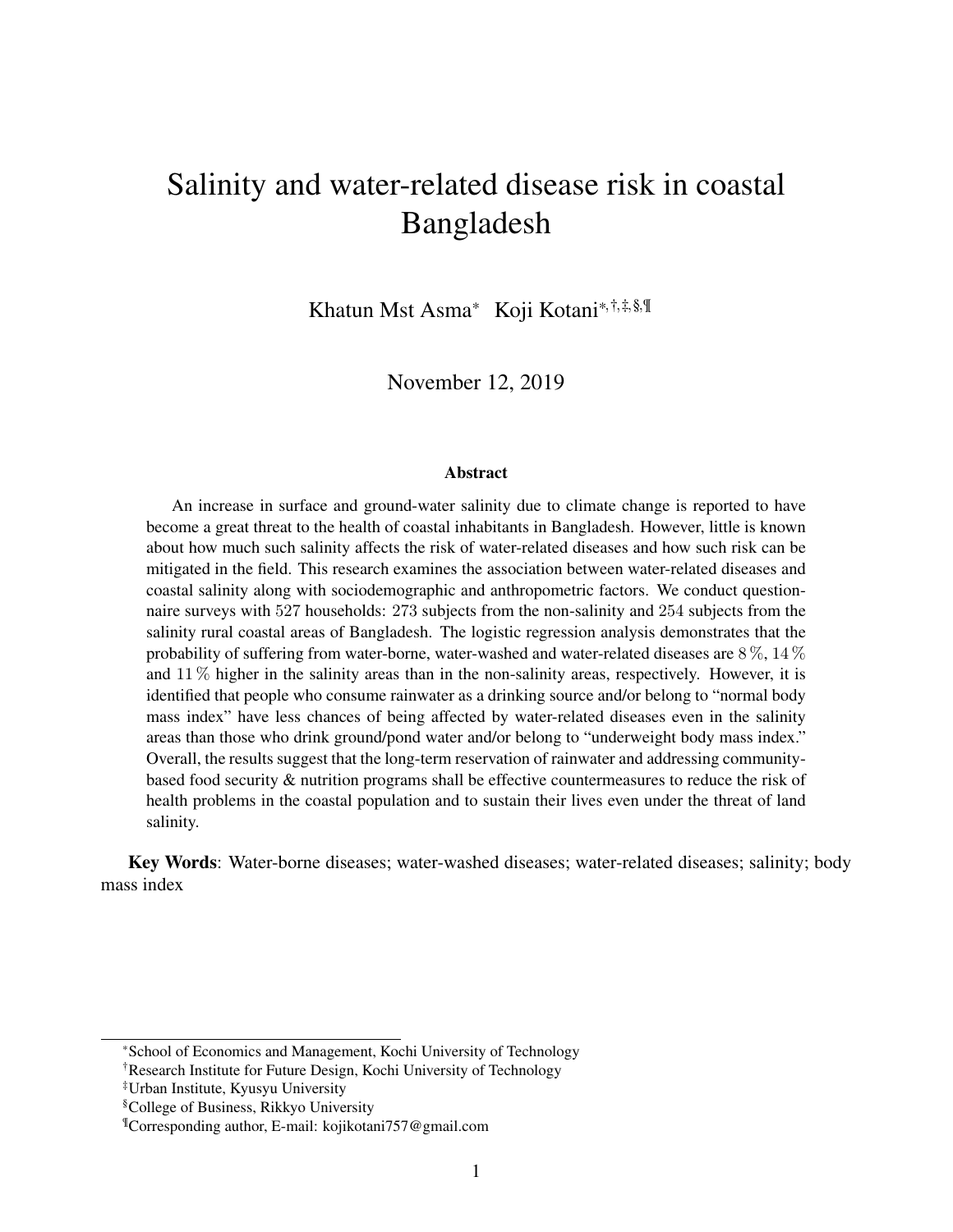# **Contents**

| 1 Introduction         | $\mathbf{3}$ |
|------------------------|--------------|
| 2 Methods              | 5            |
| 3 Results              | 8            |
| 4 Conclusion           | 16           |
| 5 Appendix             | 17           |
| 6 References           | 18           |
| <b>List of Figures</b> | 22           |
| <b>List of Tables</b>  | 26           |

# Nomenclature

BMI Body mass index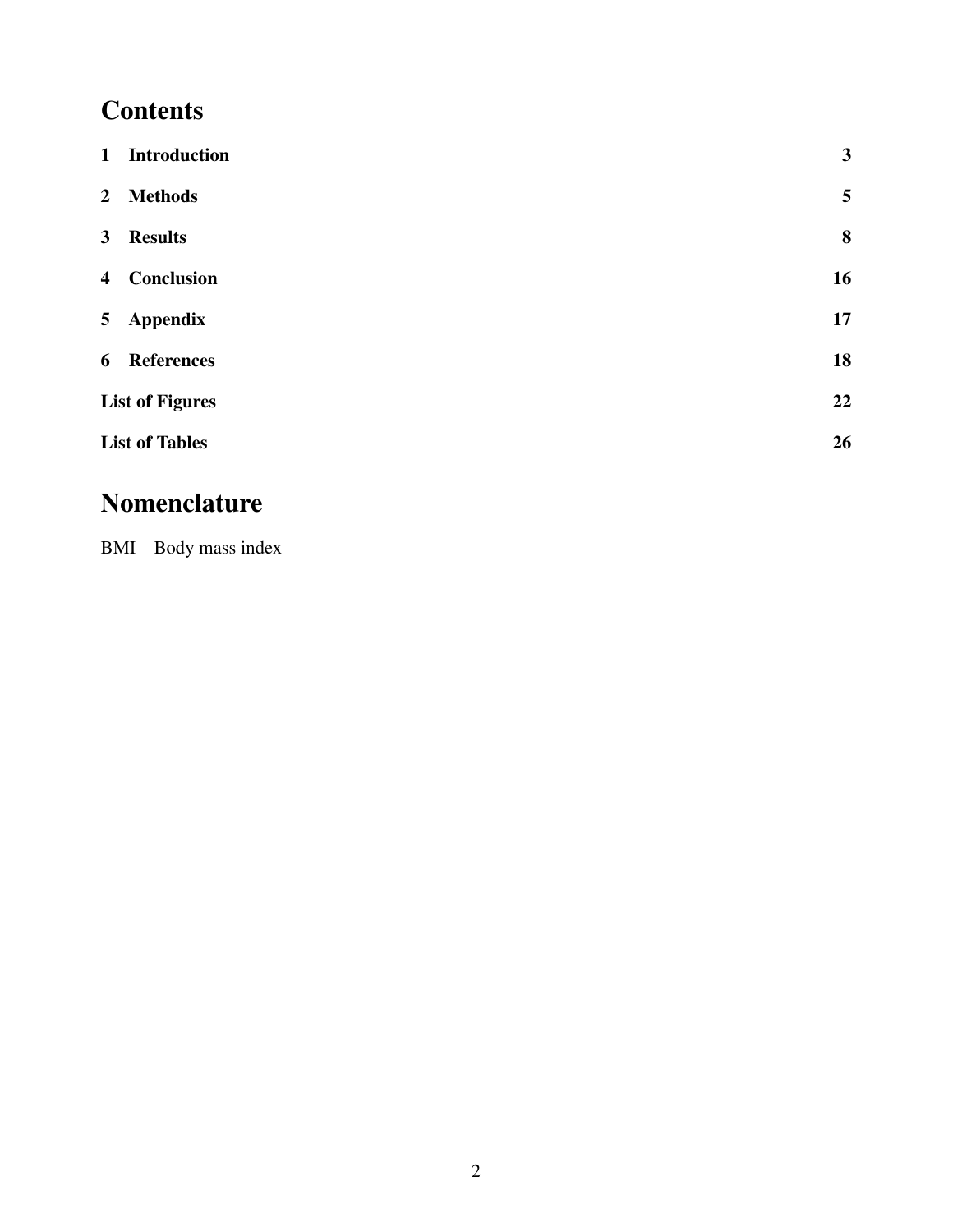## 1 Introduction

<sup>2</sup> Water and food are two basic elements of human life, however, supplying clean water and adequate food for people is a great challenge throughout the world at present. For instance, it is reported that contaminated water and inadequate food are the major concerns for human health and mortality worldwide (UNICEF and WHO, 2015, Elahi, 2016, Nahian et al., 2018). Contamination of both surface and groundwater resources by different degrees of salinity in the deltaic and coastal regions poses a significant threat for 600 million people in the world (Talukder et al., 2016, Jevrejeva et al., 2018). Being a low-lying country, Bangladesh is highly susceptible to climate change and its coastal area is more vulnerable than any other part of the country due to the salinity level associated with a sea-level rise by climate change (Alam and Murray, 2005, Brammer, 2010, Mallick et al., 2011, Brammer, 2014, Huq et al., 2015, Alam et al., 2017). Salinity intrusion is a particular concern for Bangladesh where more than 35 million people drink water with elevated salinity level (Vineis et al., 2011, Talukder et al., 2016). Salinity prevalence drives human health in complex direct and indirect ways (Paul and Jabed, 2018, Shammi et al., 2019) and it is also linked with higher water-related diseases (Nahian et al., 2018). However, research on the human health risks of salinity in such context is scarce. Therefore, this paper addresses the association between salinity and water-related diseases. Past studies explore the cumulative effects of salinity, finding that salinity deteriorates the general health of the coastal population. Salinity and its relationship with a rise in blood pressure are well documented (Khan et al., 2011a, Aburto et al., 2013, He et al., 2013, Talukder et al., 2016, Scheelbeek et al., 2017, Talukder et al., 2017, Shammi et al., 2019). Khan et al. (2014) show a significant associ- ation between high saltwater intake and both (pre)eclampsia (or gestational hypertension). Talukder et al. (2015), Rasheed et al. (2016) and Nahian et al. (2018) find a positive relation between salinity 23 and the risk of stroke  $&$  cardiovascular disease. Müller et al. (2019) report that salinity adversely affects skin or other target organs, causing regulatory effects on cardiovascular disease, inflammation, infection and autoimmunity. To make matters worse, several studies suggest that contemporaneous ex- posure to saline water may change a menstrual cycle of women, increasing the risk of pre-term birth, miscarriage and restrict infants' neuro-metabolism (Warner et al., 2012, Khan et al., 2014, Stocher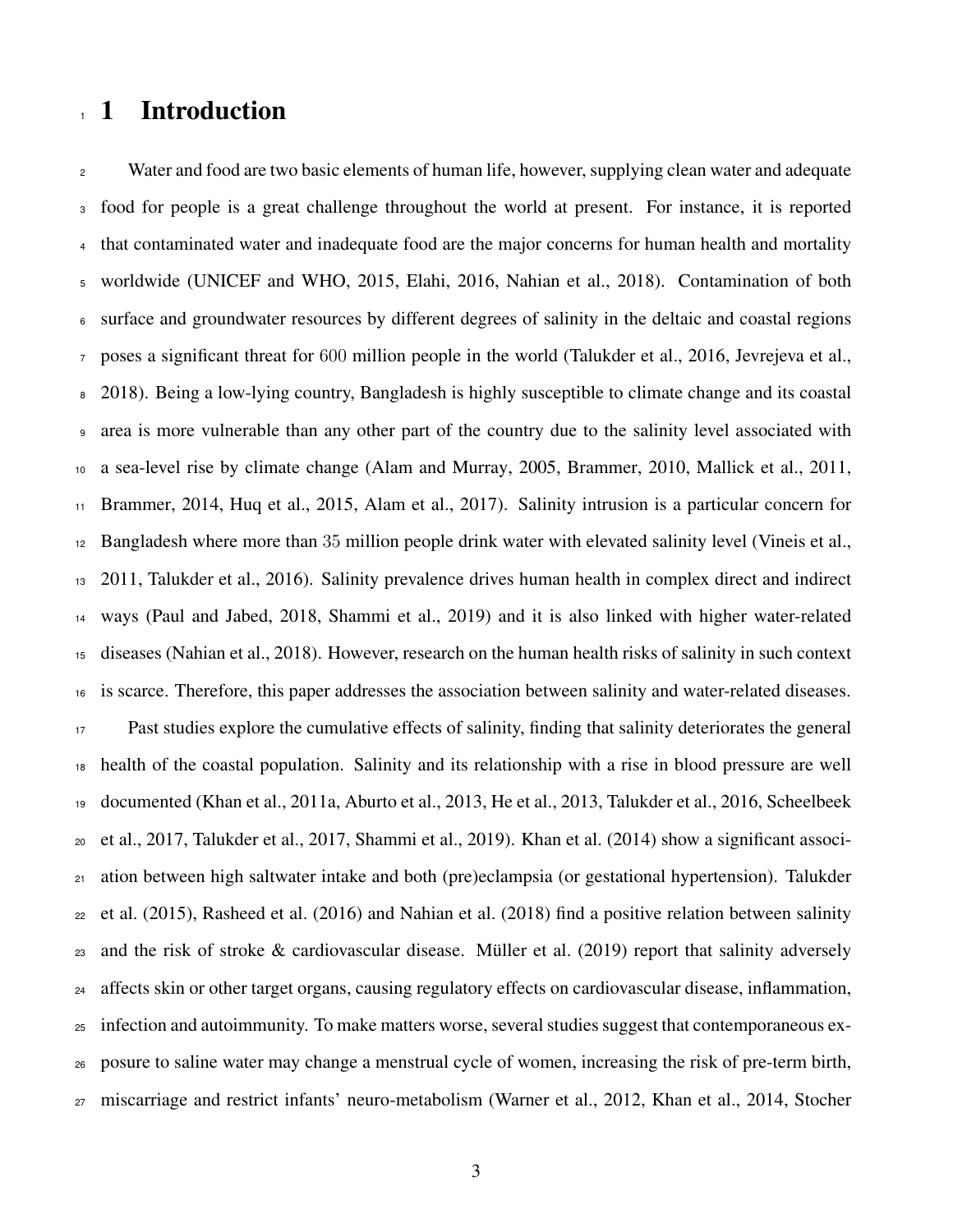et al., 2018). Drinking high saline water may increase the risk of kidney stone disease, reducing bone mass (Yamakawa et al., 1992, Matkovic et al., 1995, Akter, 2019).

 Relationship between coastal salinity and water-related diseases is mentioned by another group 31 of studies. Frequent cholera and diarrhoea are linked with drinking elevated salinity (Hunter et al., 2010, Khan et al., 2011b, Braun and Saroar, 2012, Schellnhuber et al., 2013, Talukder et al., 2015, 33 Saha, 2017).<sup>1</sup> Warner et al. (2012) report that water-borne diseases such as diarrhoea and dysentery are increasing in the coastal areas because of high salinity. Salinity intrusion and expansion of brack- ish water bodies due to climate change increase vector-borne diseases, such as malaria and dengue (Guterres, 2008, Ramasamy and Surendran, 2012). Some evidence also suggests that drinking el-37 evated salinity is also linked with water-washed diseases. Khan et al. (2011b), Braun and Saroar (2012), Talukder et al. (2015) and Nahian et al. (2018) document that there is a positive association between elevated salinity and the risk of skin diseases & acute respiratory infections. Jabed et al. (2018) present that coastal people are suffering from skin diseases and hair loss due to the use of saline water.

 Inhabitants of coastal communities are reported to have suffered from salinity problems for a long time. However, few studies systematically investigate the relationship between salinity and the risk of water-related diseases in relation to anthropometric and sociodemographic factors. This research seeks to empirically characterize the effects of salinity on human health by segregating water-borne, water-washed and water-related diseases, using a survey with 527 households in two types of coastal regions, non-salinity and salinity south-western areas of Bangladesh. Although there are a few stud- ies that examine salinity effects on human health, they focus on examining the occurrences for only one type of diseases. A novelty in our research lies in (i) evaluating overall water-related health risk in coastal population by considering six types of water-related diseases (diarrhoea, malaria, dengue, respiratory infections, skin diseases and ocular diseases) depending on whether people live in non- salinity or salinity areas; (ii) systematically comparing and estimating the effects of salinity for water-borne, water-washed and water-related diseases along with a new set of sociodemographic and an-

<sup>&</sup>lt;sup>1</sup>The Vibrio cholera is an agent of water-borne diarrheal disease, so-called cholera, prospers in brackish coastal water (Akanda et al., 2011, Grant et al., 2015).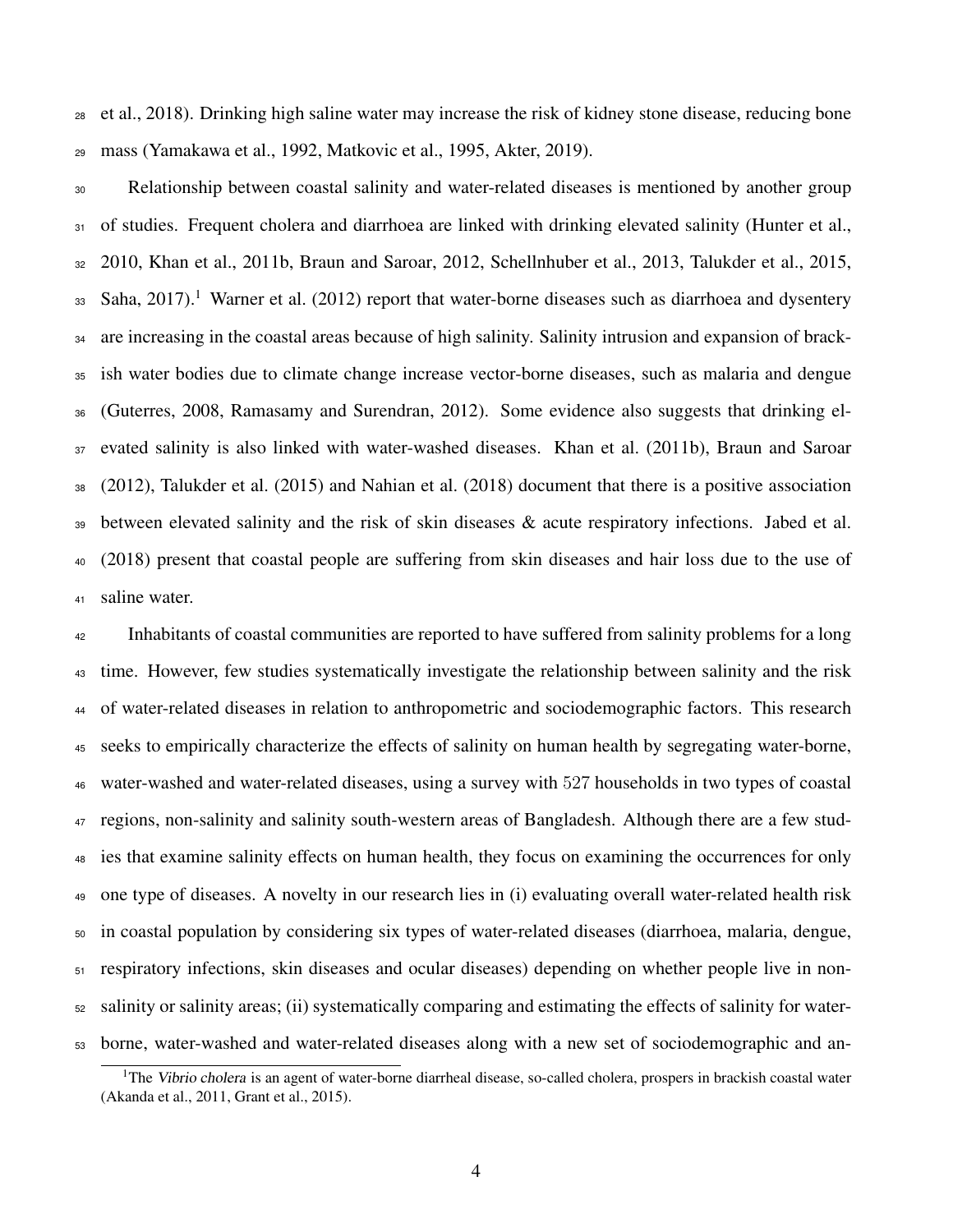thropometric factors, such as body mass index (BMI), within a single framework.

## <sub>55</sub> 2 Methods

#### Study design, setting and study population

 Jashore and Satkhira districts are located in the south-western coastal region of Bangladesh. In Jashore, three Upazilas (sub-districts) are selected purposively. Within these Upazilas, six villages are selected randomly and categorized as the non-salinity areas. Again, by following the same procedure, an Upazila from Satkhira district is selected. Within this Upazila, six villages are selected randomly <sup>61</sup> and regarded as the salinity areas in this study (See figure 1). Categorization of the non-salinity and salinity areas is based on the absence and presence of salinity in these areas. In Satkhira district, most of the unions are regarded as high salinity hazard areas adjacent to the tidal river near to the mangrove forest and they are highly vulnerable to climate change, sea-level rise, cyclonic storm and flooding hazards (Rakib et al., 2019).

#### [Figure 1 about here.]

<sup>67</sup> To implement random sampling of subjects in each area, we obtained the list of all households in the selected villages with help and support of local NGOs. During February-March 2019, we ran-69 domly identified 550 households by using the list and random number generator, and 275 households from the non-salinity areas and 275 households from the salinity areas were finally selected. The trained research staff contacted each household and conducted a survey for data collection with a pre-defined questionnaire. All households willingly participated in this survey and a household head mainly answered the questionnaire, providing data with written consent signed at the beginning. The first author was the chief administrator of this survey. Before administering the survey, discussions were made with the local people and field observations were conducted. Overall, 527 questionnaires were successfully collected, with 23 ones containing missing observations. Therefore, the 527 sam-ples are mainly utilized for the statistical analyses that follow.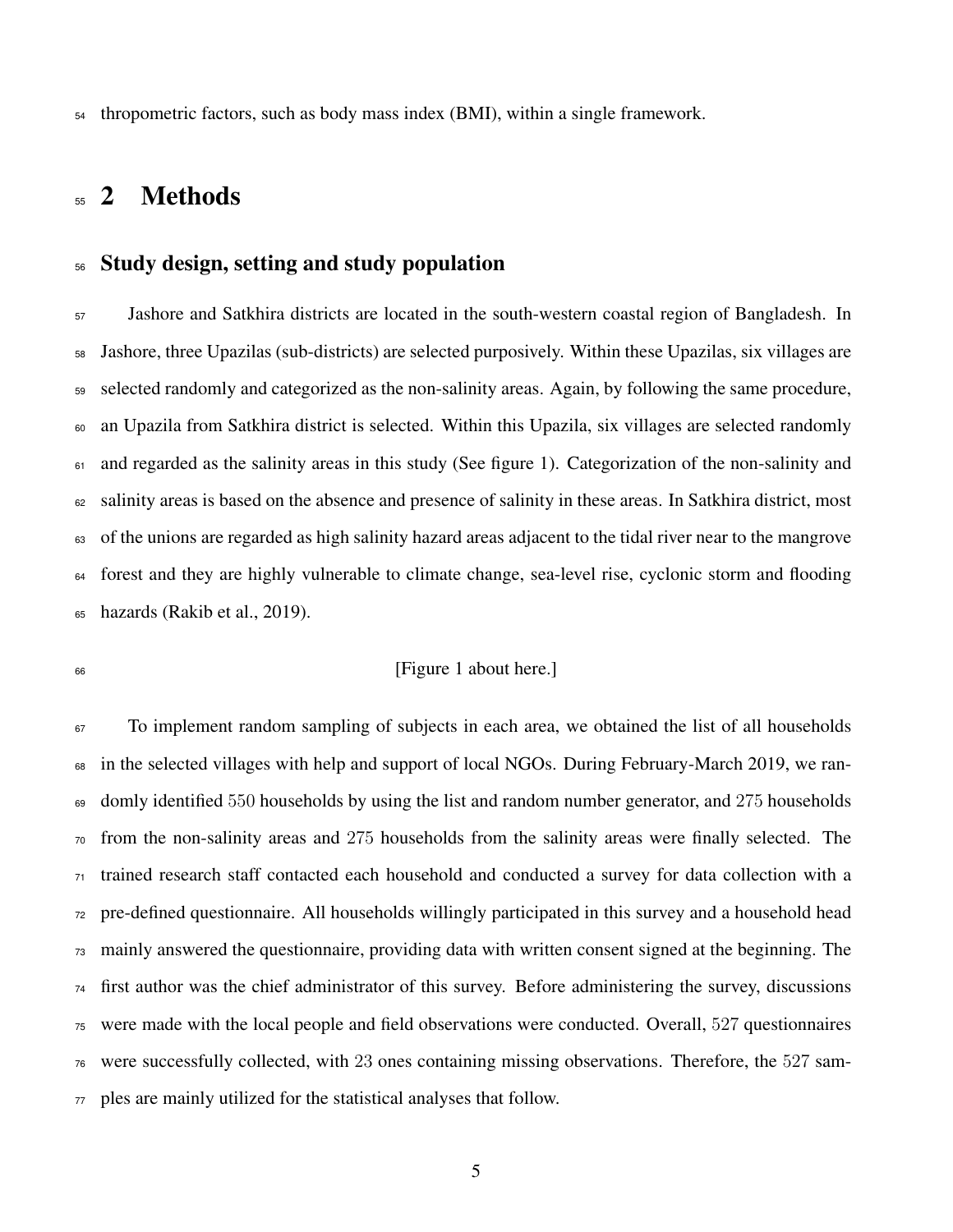#### Key variables

 A simple baseline survey was conducted to gather information on diarrhoea, malaria, dengue, res- piratory infections, skin diseases and ocular diseases in the study area. For each disease, at first, a 81 household head (sometimes, a household head's wife was asked, if the household head was absent) <sup>82</sup> was asked whether he had suffered from these diseases during the last 6 months or not and data were recorded. If the household head was not affected by these diseases, then the same question was asked to other family members and if any member had suffered from these kinds of diseases, then data were 85 documented. If the numbers of suffering disease cases were the same in some of the family members, then we would give the priority to adult age. At the time of data collection, trained research staff 87 asked the subjects to show the evidence of diseases such as prescription/test documents that were provided by doctor/hospital/diagnosis centers. In this study, diarrhoea, malaria, dengue, respiratory 89 infections are grouped into one category and named as water-borne diseases. Skin and ocular dis- eases are categorized into water-washed diseases. The final categorization is developed based on the combination of water-borne and water-washed diseases and called water-related diseases. Suffering from water-borne, water-washed and water-related diseases are the three dependent variables in this research. A household is categorized as "suffering from diseases" if any family member had suffered from any of the above-mentioned diseases.

 Information was collected on households' sociodemographic characteristics such as age, gender, family structure, education, occupation, income, household's drinking sources and anthropometric characteristics such as height & weight of the subjects during household visits. Height and weight of each subject were measured by standard anthropometric methods. In this study, a digital electronic machine was used for measuring the weight and height for each subject. Accordingly, body mass index (BMI) of each subject is calculated by using their height and weight. Body mass index can be categorized into three groups namely underweight (below 18.5), normal weight (18.5 - 24.9) and overweight (above 24.9) on the basis of body mass score. The description of all variables is presented in Table 1.

**I** about here.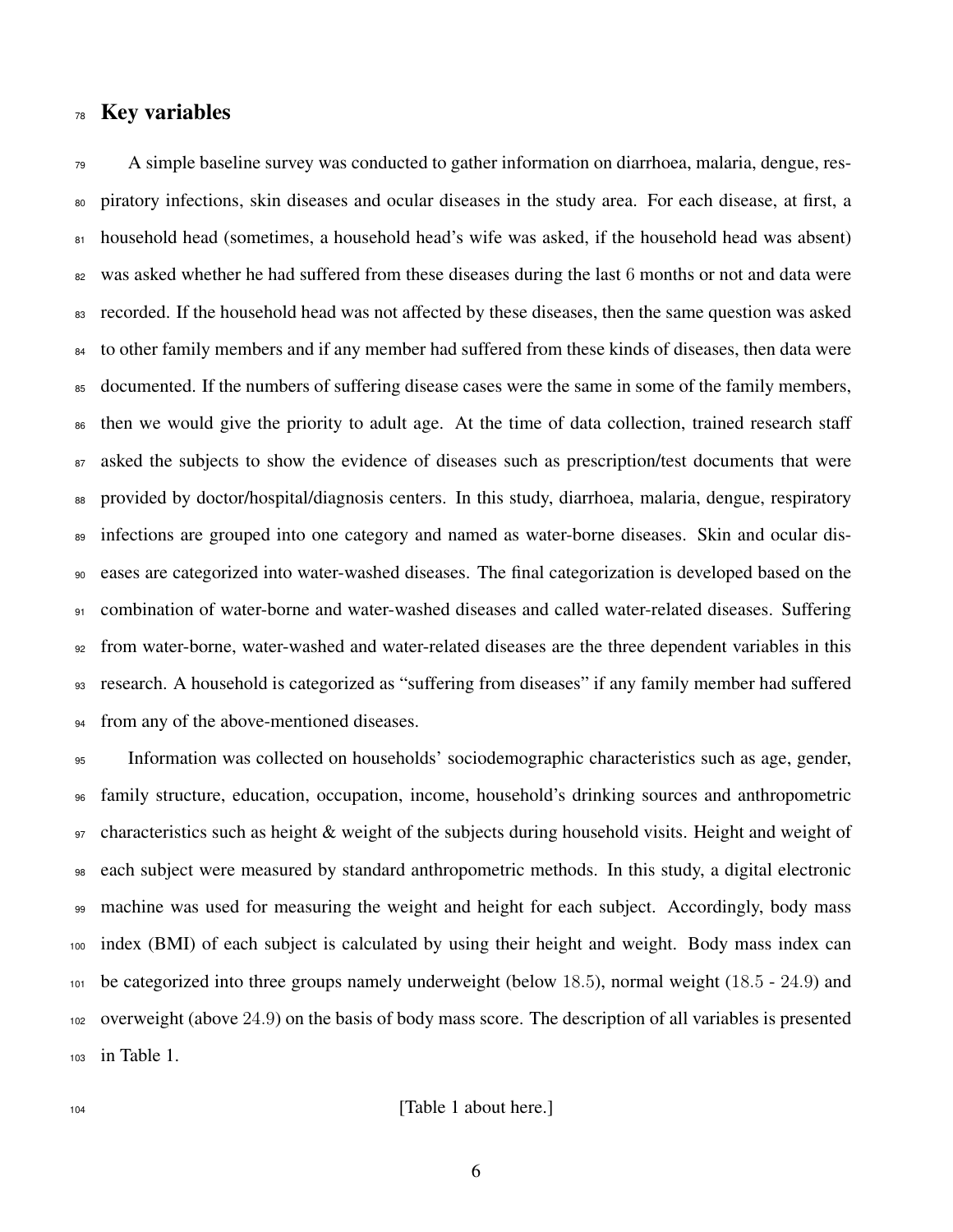#### Statistical analysis

 We compute the descriptive statistics such as mean, median, standard deviation of the key vari- ables, and compare the differences between the non-salinity and salinity areas. One of our focuses is on occurrences of water-borne, water-washed and water-related diseases between the non-salinity and salinity areas and compare them by using statistical testing such as chi-square test. In addition, some sociodemographic and anthropometric variables such as gender, education of the household's head, occupation of the household's head, family structure, drinking water sources and body mass index (BMI) are assessed by areas (non-salinity and salinity areas).

<sup>113</sup> We apply logit regression to identify the effects of salinity on health by separating water-borne, water-washed and water-related diseases. Each category of the disease has a binary value 0 or 1. Let y<sub>i</sub> denotes a variable such that  $y_i = 1$  if subject i suffers from any kind of water-related diseases, and <sup>116</sup>  $y_i = 0$  otherwise. The probability of suffering from disease of subject i,  $pr(y_i = 1)$ , is represented by the distribution function F evaluated at  $X_i\beta$ , where  $X_i$  is a vector of explanatory variables and  $\beta$  is a vector of unknown parameters. The distribution function of the logit regression model is as follows:

$$
\text{Prob}(y_i = 1) = \frac{\exp(X_i \beta)}{1 + \exp(X_i \beta)}.
$$
\n(1)

enabling us to compute the probability of diseases occurrence.

 The empirical analysis is categorized into three parts, depending on the types of diseases. In the first part, we aim at identifying the effect of salinity on the occurrences of water-borne diseases. The logit analysis uses the variable  $y_i^a$  satisfying that  $y_i^a = 1$  if subject i suffers from any kind of the above numeration and  $y_i^a = 0$  otherwise where the superscript of a in  $y_i^a$  represents "suffering from water-borne diseases." In the second part, we identify the effect of salinity on the <sup>125</sup> occurrences of water-washed diseases. The logit analysis uses the dependent variable  $y_i^b$ , satisfying that  $y_i^b = 1$  if subject i suffers from any kind of the aforementioned water-washed diseases, otherwise  $y_i^b = 0$  where the superscript b represents "suffering from water-washed diseases." In the final part, we combine water-borne and water-washed diseases into one group called water-related diseases, we run logit model for identifying the effect of salinity on water-related diseases, taking the choice variable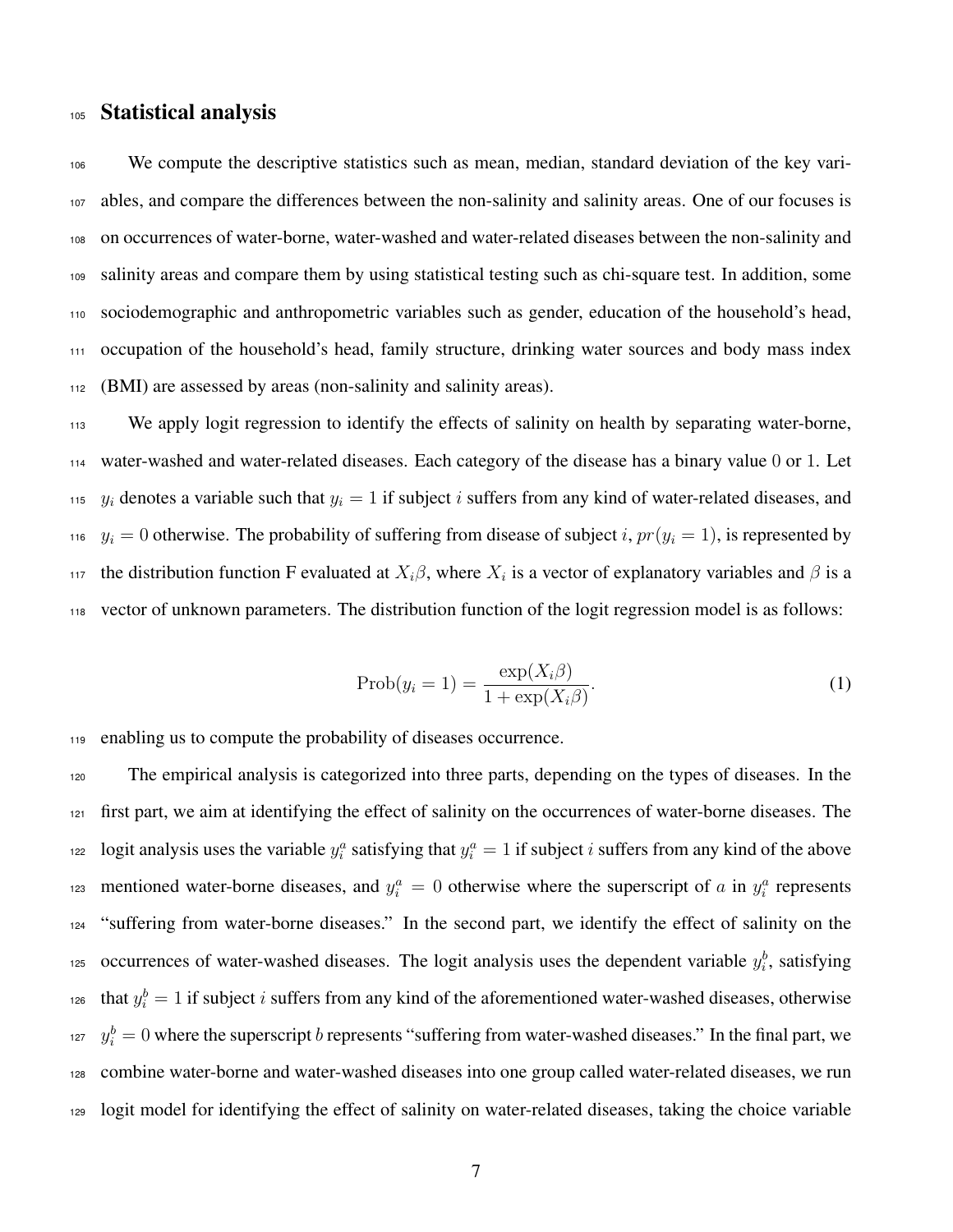<sup>130</sup>  $y_i^c$  satisfying that  $y_i^c = 1$  if subject i suffers from the above mentioned water-related diseases, and  $y_i^c = 0$  otherwise where the superscripts c represents "suffering from water-related diseases."

 In this study, a series of logit regression models are applied step by step for checking robustness of the results. First, the relationship between water-borne diseases and areas (non-salinity and salinity) are examined. Second, some sociodemographic characteristics (not including body mass index) are added. Finally, we include the anthropometric variable such as BMI in the model. The same procedure is applied in each regression for water-borne, water-washed and water-related diseases. The results in what follows are confirmed to be consistent with respect to the non-salinity and salinity areas, irrespective of regression specifications in the above three steps, being interpreted to be the marginal effects of the independent variables. Specifically, our focus is to identify the effects of salinity on the likelihood for the occurrences of water-borne, water-washed and water-related diseases along with sociodemographic and anthropometric factors. The main results of logit regression analyses are summarized in Table 3.

### 143 3 Results

 Table 2 presents the summary statistics of the major dependent and independent variables for the non-salinity and salinity areas. The percentages of the subjects who suffer from water-borne, water-146 washed and water-related diseases are  $54\%, 20\%, 60\%$  in the non-salinity areas, respectively, while 147 these percentages are  $62\%, 29\%, 69\%$  in the salinity areas, respectively. This result appears to show that people in the salinity areas are likely to suffer more from these diseases than the non-salinity areas. The overall age of the sample is 39 years old (see the "overall" column in Table 2), and the mean age of the subjects does not vary in terms of the non-salinity and salinity areas. Table 2 shows 151 that 58 % of the subjects are male in the non-salinity areas, while 65 % of the subjects are male in the salinity areas.

 With respect to education, subjects in both of the non-salinity and salinity areas possess 8 years of schooling (usually receive secondary education degree) as the median. Regarding occupation,  $44\%$ 155 and  $42\%$  of subjects in the non-salinity and salinity areas are engaged in agriculture. In Bangladesh,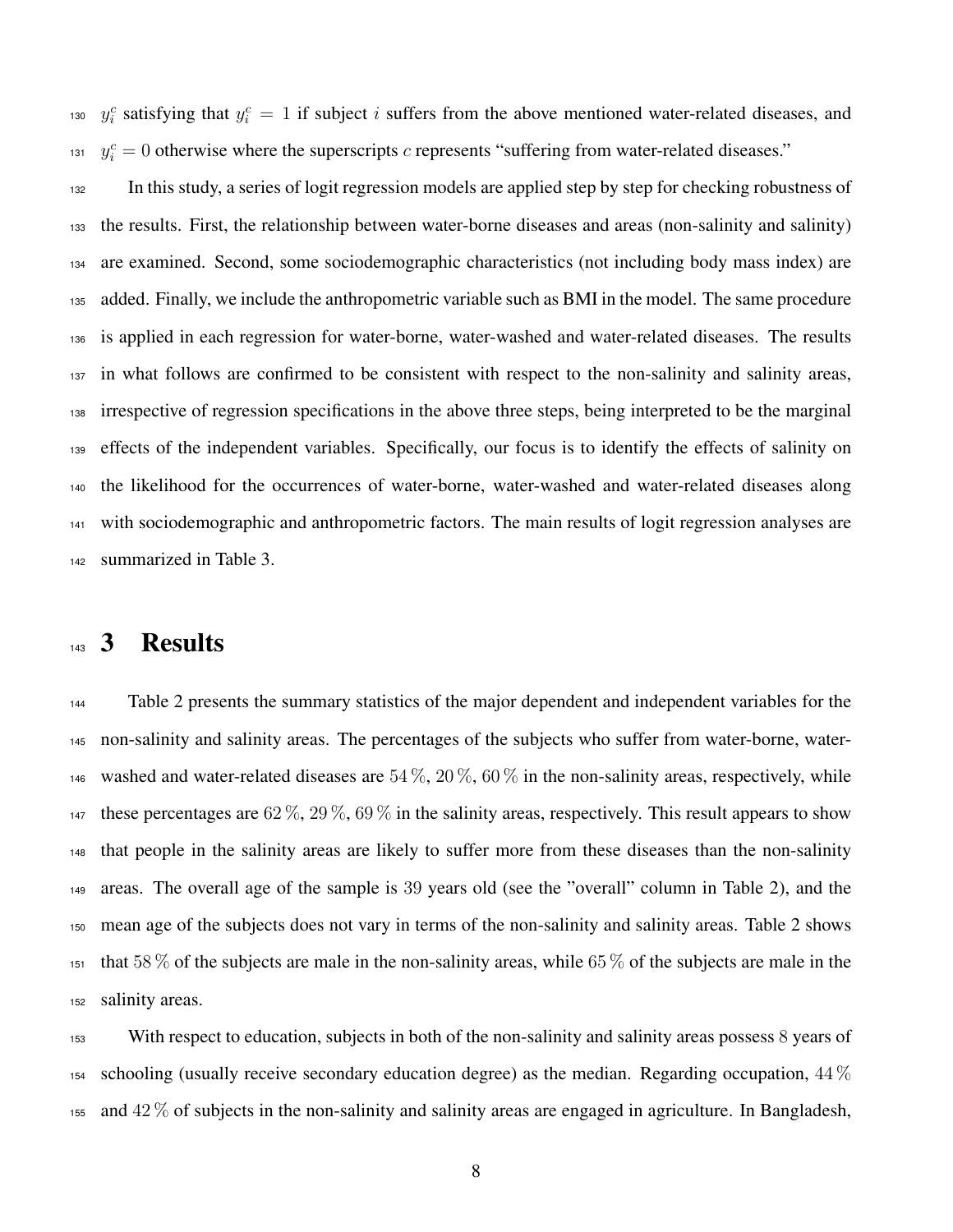rural societies are still agriculture- and nature-based societies. However, most subjects in this research have a main occupation with non-agricultural activities, and are engaged in agricultural activities as a side job. More specifically, the agricultural activities are based on seasonality, and most people do their job in agriculture only three months. In the other nine months, they are involved in other different types of activities. We gather information on the primary occupation with the longest engagement in a year. A similar result is observed in Paul et al. (2011) stating that agriculture is not the primary source of income for the coastal people because the incidence of landlessness is higher in coastal areas than non-coastal areas.

 The average household income in the non-salinity areas (approximately 16 thousand BDT per month) is higher than in the salinity areas (around 12 thousand BDT per month). The SD of household income in the non-salinity areas (9144.17) is relatively higher than the SD of the household income in the salinity areas (5804.32). This finding indicates that the income disparity among the subjects is high in the non-salinity areas compared to the salinity areas. The popular family structure of the sample in both areas is nuclear family, however, the number of the extended family is high in the salinity areas compared to the non-salinity areas. Regarding drinking water sources, ground/pond water is the <sup>171</sup> major source in both areas. However, the percentage of ground/pond water users is relatively high (95 %) in the non-salinity areas than in the salinity areas (76 %). The anthropometric variables of the subjects in the non-salinity areas (underweight BMI (0.09) & overweight BMI (0.29)) do not differ so much from those in the salinity areas (underweight BMI (0.11) & overweight BMI (0.22)) and most of the subjects belongs to normal BMI. In summary, subjects in the salinity areas are considered to have suffered more from water-borne, water-washed and water-related diseases than the subjects in the non-salinity areas. Some sociodemographic variables such as household income, family structure and drinking water sources vary between the non-salinity and salinity areas.

#### **In the Caucal** Service Contract (Table 2 about here.)

 Figure 2 shows the percentages of subjects that suffer from water-borne, water-washed and water- related diseases. The vertical axis presents the percent of the diseases occurrences and the horizontal axis denotes the area. An overwhelming number of subjects report sufferings from water-related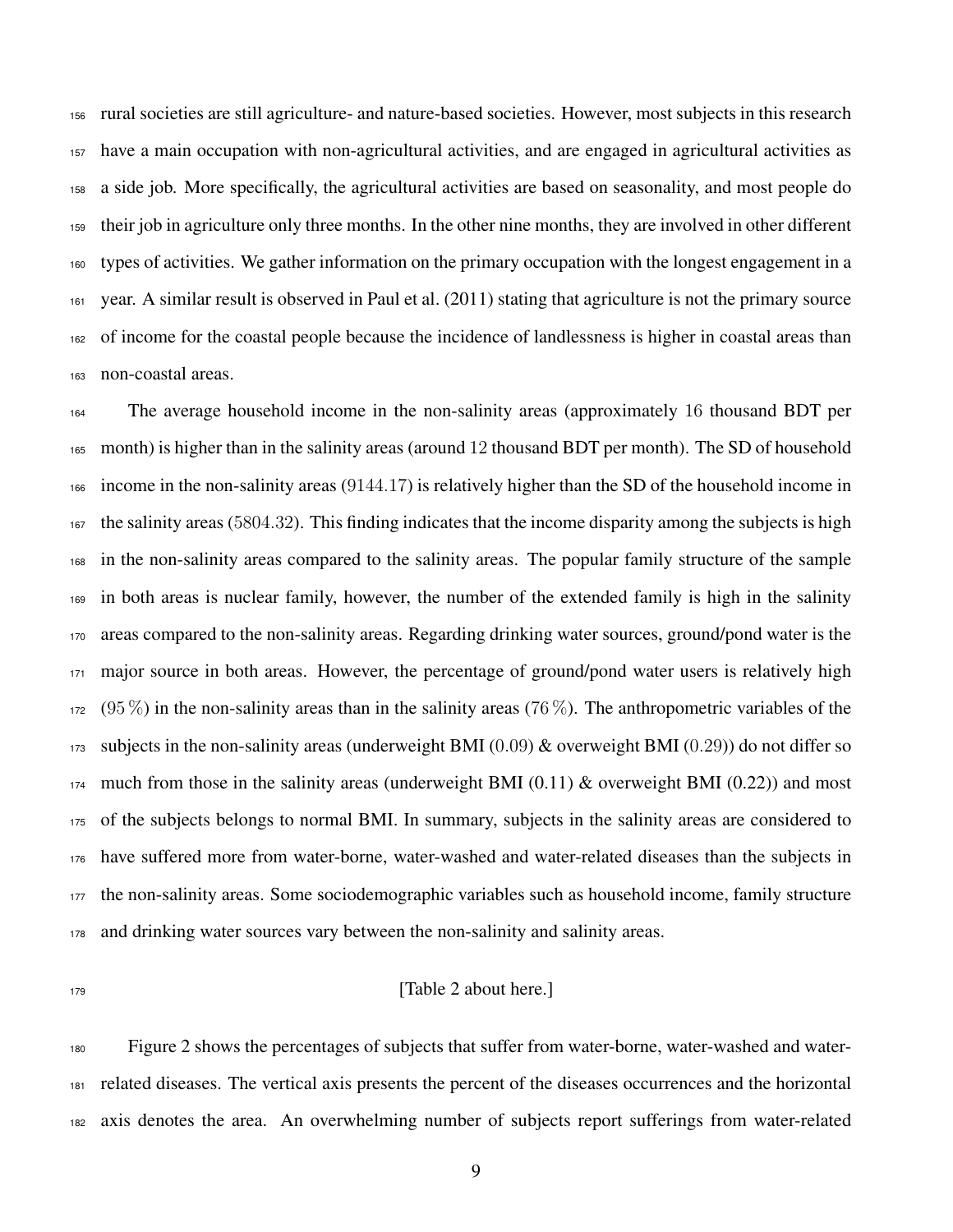diseases. In both study areas, a majority of subjects comment that they are in high risk of water-borne diseases. It can be confirmed that the percentages of water-borne, water-washed and water-related diseases are high in the salinity areas compared to the non-salinity areas. Figure 2 highlights that  $186\,$  60 % subjects in the non-salinity areas, while 69 % subjects in the salinity areas had suffered from any types of water-related diseases.

#### **IFigure 2 about here.**]

 Chi-square tests are applied to qualitatively examine whether the frequencies or occurrences of the key variables are independent of areas (salinity or non-salinity areas). The following pairs of the variables are considered: (1) water-borne diseases vs areas, (2) water-washed diseases vs areas, (3) water-related diseases vs areas, (4) family structure vs areas, (5) BMI vs areas and (6) drinking water 193 sources vs areas. We find that cases (1), (2) and (3) reject the null hypotheses at  $5\%$  significance level, meaning that the occurrences of water-borne, water-washed and water-related diseases depend 195 on non-salinity and salinity areas. Cases (4) and (6) also reject the null hypotheses at  $1\%$  signif- icance level, whereas case (5) does not. Overall, it appears that the key variables are qualitatively correlated with areas. Finally, to characterize the income data, we run a Mann-Whitney test with the null hypothesis that the income distributions between the non-salinity and salinity areas are the same. The result shows that there is a difference in the income distributions between the non-salinity and 200 salinity areas at  $1\%$  significance level ( $Z = 5.60$ ). The summary statistics, diagram of diseases occur- rences and statistical tests suggest that not only the occurrences of the diseases but also the household characteristics vary between the non-salinity and salinity areas.

 To further characterize the relationship of key variables with the diseases, we run logit regression by taking the occurrence of each disease as a dependent variable and other key variables as indepen- dent variables (see table 1 for the definitions of the variables). Models 1-1, 1-2 and 1-3 in table 3 report the estimated marginal effects of the independent variables on the likelihood of suffering from water- borne, water-washed and water-related diseases with the same specification, respectively. Likewise,  $_{208}$  the results in models 2-1, 2-2 and 2-3 can be interpreted.<sup>2</sup> In model 1-1, family structure, underweight

<sup>&</sup>lt;sup>2</sup>The marginal effects of each independent variable on the likelihood of suffering from the diseases in models 1-1, 1-2,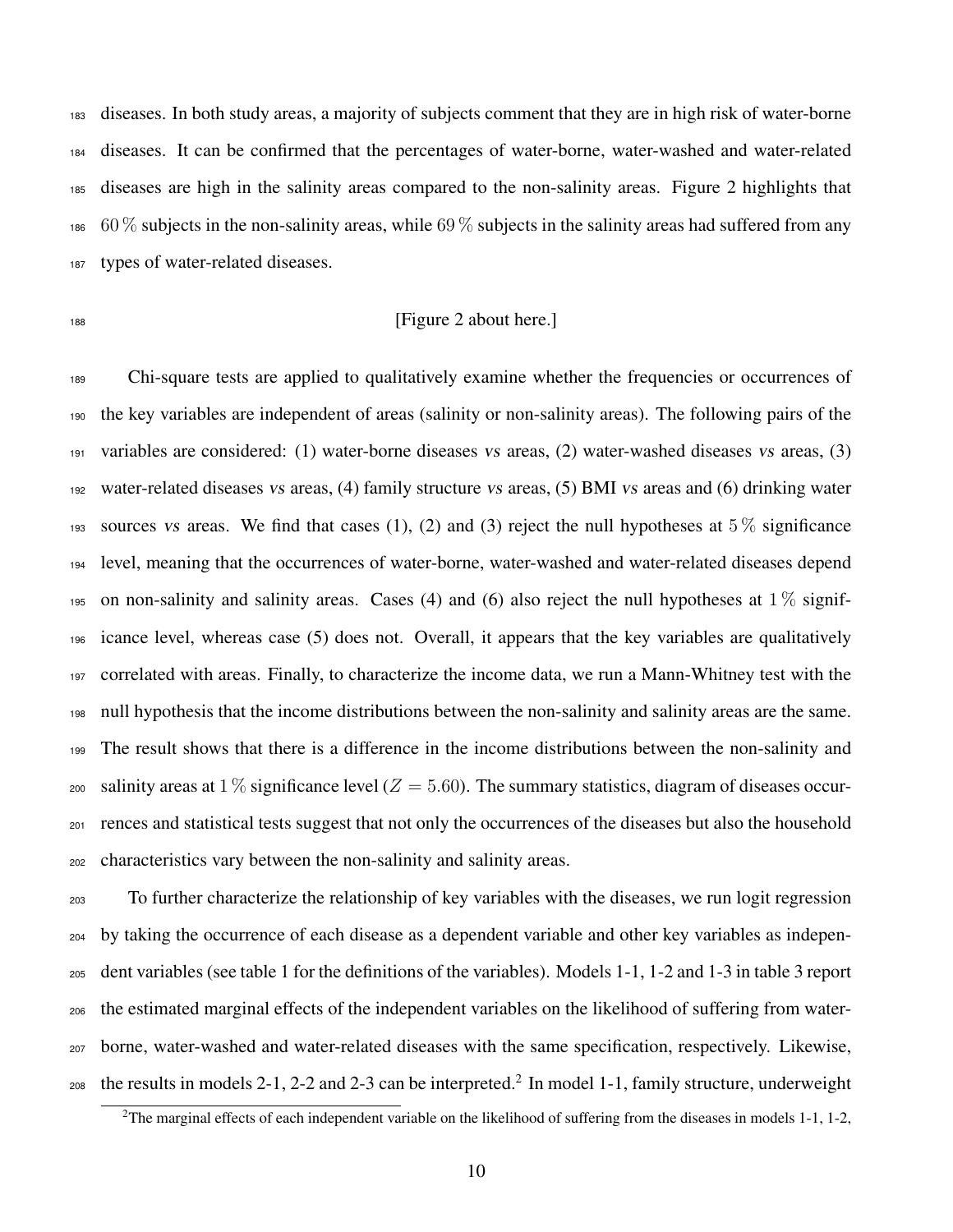209 BMI, area and drinking water sources have positive effects at  $1\%$ ,  $5\%$ ,  $10\%$  and  $1\%$  significance lev-<sup>210</sup> els, while age and gender have negative ones on the likelihood of suffering from water-borne diseases 211 at  $1\%$  significance levels, respectively. In model 1-2, age, household income, area and drinking water 212 sources exhibit positive effects at 10 %, 5 % and 1 % significance levels, while only one variable gen- $_{213}$  der shows negative ones on the likelihood of suffering from water-washed diseases at 1 % significance <sup>214</sup> level, respectively. In model 1-3, we find that occupation, family structure, underweight BMI, area 215 and drinking water sources have positive effects at 5%, 1%, 5% and 1% significance levels, while 216 age and gender have negative ones on the likelihood of suffering from water-related diseases at  $1\%$ 217 significance levels, respectively.

 The estimated coefficients of both age and its square variables are significant with negative and positive signs, respectively (see table 4 in Appendix for the estimated coefficients of the logit re- gression). It means that the marginal effect of age non-monotonically changes, and the chances or  $_{221}$  likelihood of suffering from water-borne and water-related diseases are high at younger & older age and low at middle age (see, e.g., figure 3 for the predicted probabilities of suffering from water-borne and water-related diseases in Appendix, holding other independent variables at the sample means). This tendency is consistent with some of previous literature reporting that children and adult age people are more vulnerable to fall into any kind of diseases than the middle age people (Bhunia and Ghosh, 2011).

227 Among the subjects, females are  $29\%$ ,  $10\%$ ,  $22\%$  less likely to suffer from water-borne, water- washed and water-related diseases, respectively than males (table 1). The possible reason behind this is that males always stay outside for their activities and they force to drink contaminated water because fresh drinking water is not available all time. Large family size has a significant relationship with suffering from water-borne and water-related diseases. Specifically, the probabilities for households 232 with large family size to suffer from water-borne and water-related diseases are  $15\%$  and  $12\%$  higher than those for households with nuclear family, respectively (see table 1). Our results are consistent with Sarker et al. (2016), showing that the prevalence of diarrhoea is to be found high in households

<sup>1-3, 2-1, 2-2</sup> and 2-3 are derived from the estimated coefficients of the logit regression in table 4, being evaluated at the sample means (Wooldridge, 2010, 2019).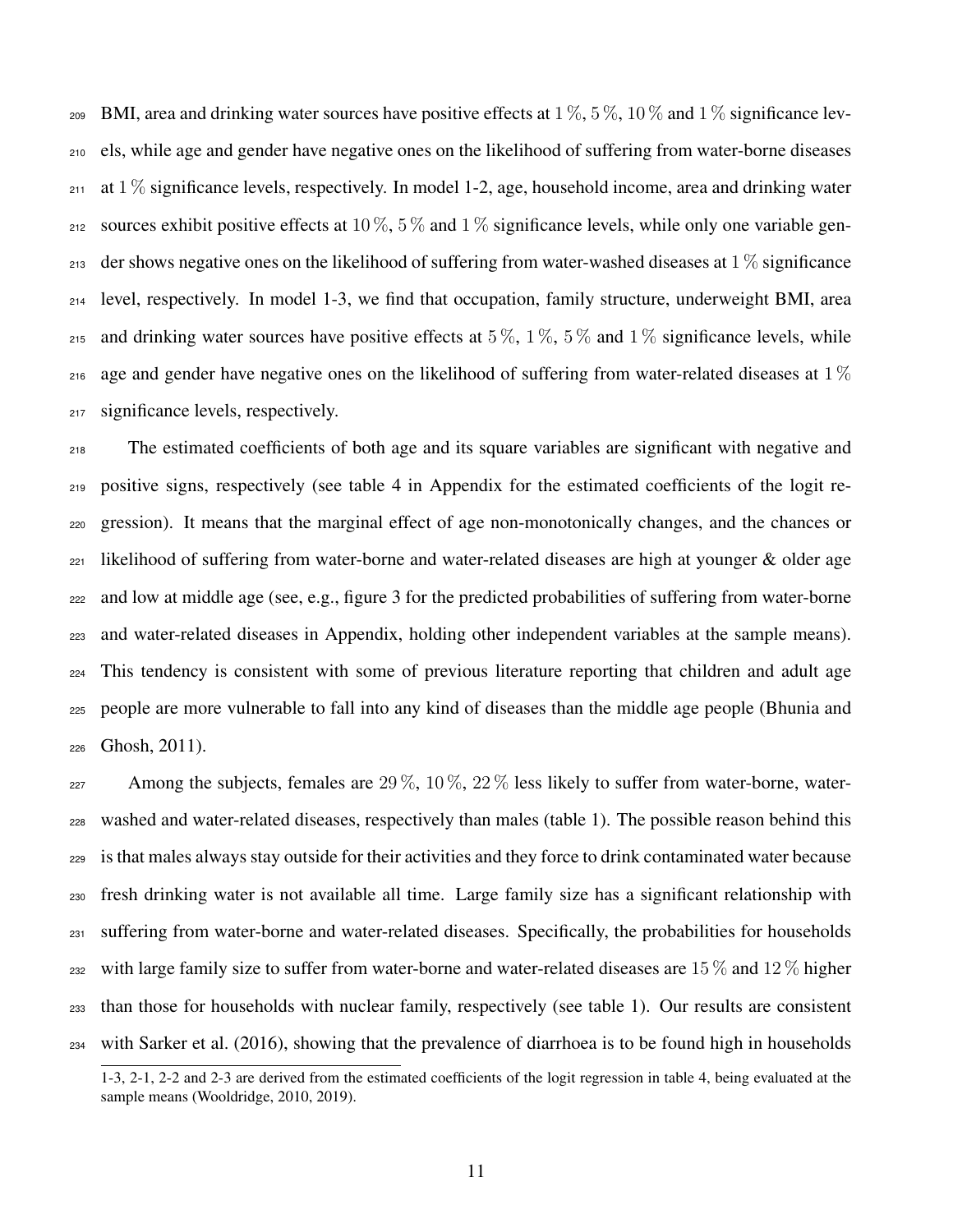having more family members and male children suffered more than do female children.

 Occupation is statistically significant in model 1-3 in table 1, indicating that the households which are engaged with agricultural activities have  $9\%$  higher chances of suffering from water-related dis- eases than the households which are engaged with non-agricultural activities. Agricultural activities are mainly related to soil and water which are mostly affected by salinity, and this result can gen- erally be considered quite intuitive in Bangladesh. Household income has a significant effect on <sup>241</sup> water-washed diseases. If household income increases by  $1\%$ , then the chances of suffering from 242 water-washed disease increases by  $9\%$  (see table 1). It is known that people are affected with water- washed diseases by several uses of contaminated water. High-income people are considered to be affected because they typically use more water for their daily life such as food preparation, washing clothes than low-income people. In many cases, the high-income households also have their own pond, usually using pond water for their daily activities and cultivating fish in the pond. As a result, they frequently contact with contaminated water and suffer a lot from water-washed diseases. Paul et al. (2011) demonstrate the same result via household surveys to study post-cyclone illness patterns in Bangladeshi coastal areas, finding that the disease occurrence among high-income people is high as compared with low-income people.

 The regression results reveal that subjects in the salinity areas have more significant chances of being affected by water-borne, water-washed and water-related diseases than in the non-salinity areas (logit regression 1 in table 1). The probabilities of suffering from water-borne, water-washed and 254 water-related diseases are  $8\%$ ,  $14\%$  and  $11\%$  higher in the salinity areas than the non-salinity areas, respectively. Some literature claims that elevated salinity in coastal areas through drinking, cook- ing, bathing increases the chances of skin diseases, acute respiratory infection and diarrheal diseases (Talukder et al., 2015). Jabed et al. (2018) also claim that an overwhelming number of villagers in the salinity areas are suffering from skin-related diseases such as skin paleness, allergy, rashes and skin 259 infections. In terms of drinking water sources, we find that the users of ground/pond water are 16  $\%$ , 15% and 19% more likely to fall into water-borne, water-washed and water-related diseases than the rainwater users. Several other studies also show that the salinity level in drinking water is positively associated with consumption of sodium which have negative effects on human health (Khan et al.,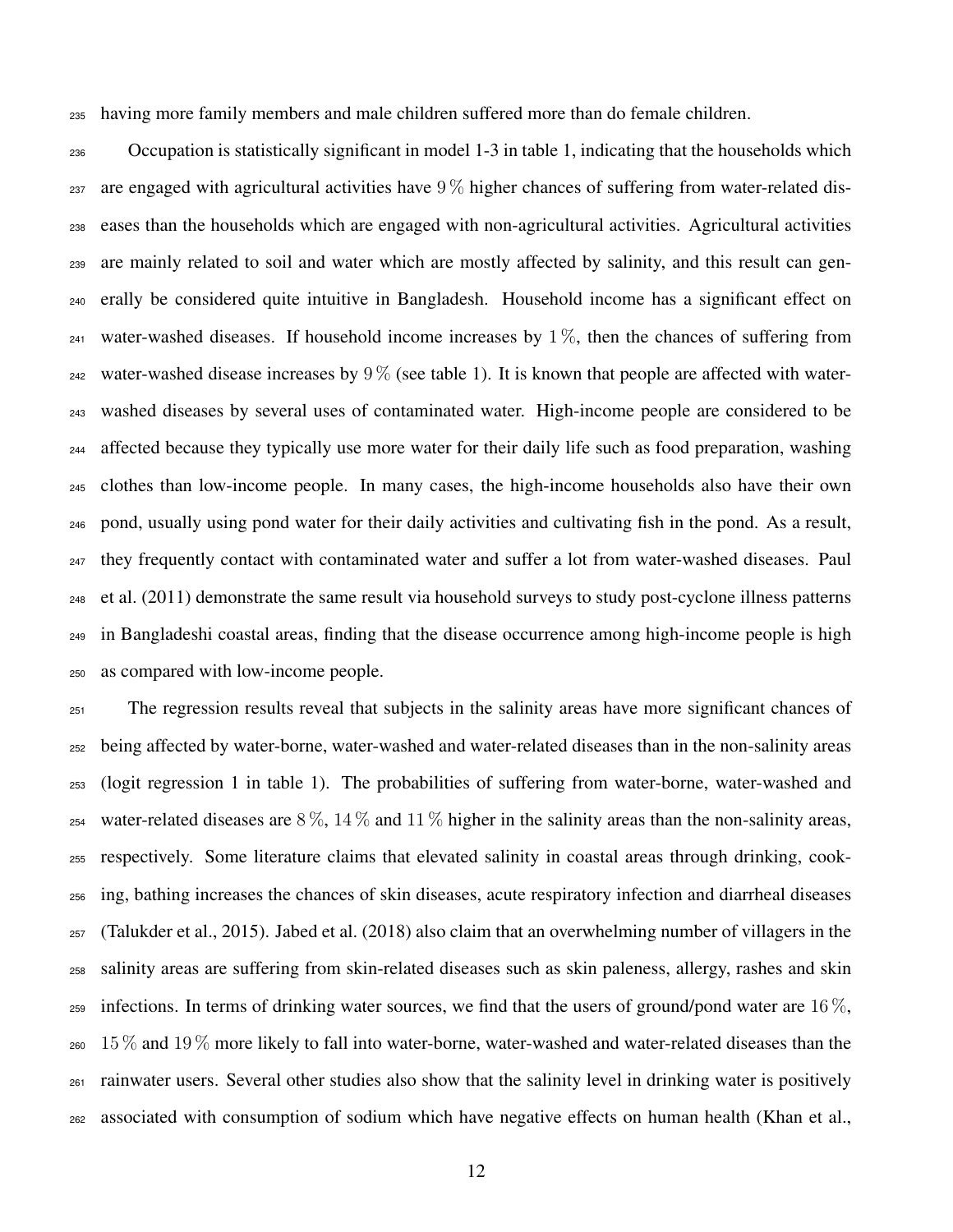2014, Talukder et al., 2016). Overall, our results with respect to the salinity areas are in line with past literature.

 Body mass index (BMI) is an important health indicator that assesses people's health status. Un- derweight is the deficiency of body weight gain according to the age of growth. We identify that the underweight BMI is a statistically significant predictor of water-borne and water-related diseases, 268 indicating that the subjects who belong to underweight BMI are  $16\%$  and  $15\%$  more chances of be- ing affected by water-borne and water-related diseases, respectively, than the subjects who belong to normal BMI. It is established that people with poor nutritional status could be easily affected by any type of diseases. A study by Rahman et al. (2004) is consistent with our result, demonstrating that maternal depression is a risk factor for malnutrition and illness in infants living in a low-income country and that low birth weight of infants is likely to suffer from excessive diarrheal episodes. The effects of poor nutrition have impact upon the social, economic and cultural development of societies and nations. It will be impossible to achieve many of the sustainable development goals, including the goals on extreme poverty and hunger, primary education, child mortality, and other diseases, if malnutrition cannot be reduced and prevented.

 In logit regression 2, we create a new variable named area-wise drinking sources by combining with area and drinking water sources to clearly see the effects of different combinations on the dis- eases. We find that households which consume rainwater or ground/pond water in the salinity areas have different effects on likelihood of suffering from water-borne, water-washed and water-related diseases than the households which consume ground/pond water in the non-salinity areas. The house- holds which live in the salinity areas and consume ground/pond water have more chances of suffering from water-related diseases than the non-salinity areas with the same drinking water sources. The reason is that the salinity level in drinking water sources is high in the salinity areas. The households which consume rainwater as a drinking source have less chances of suffering from water-related dis- eases even in the salinity areas. The results of this study show that subjects who live in the salinity 288 areas and consume ground/pond water have  $10\%$ ,  $15\%$  and  $13\%$  higher chances of being affected by water-borne, water-washed and water-related diseases, respectively, than subjects who live in the non-salinity areas and using same drinking water sources (see model 2-3). In model 2-1, we also ob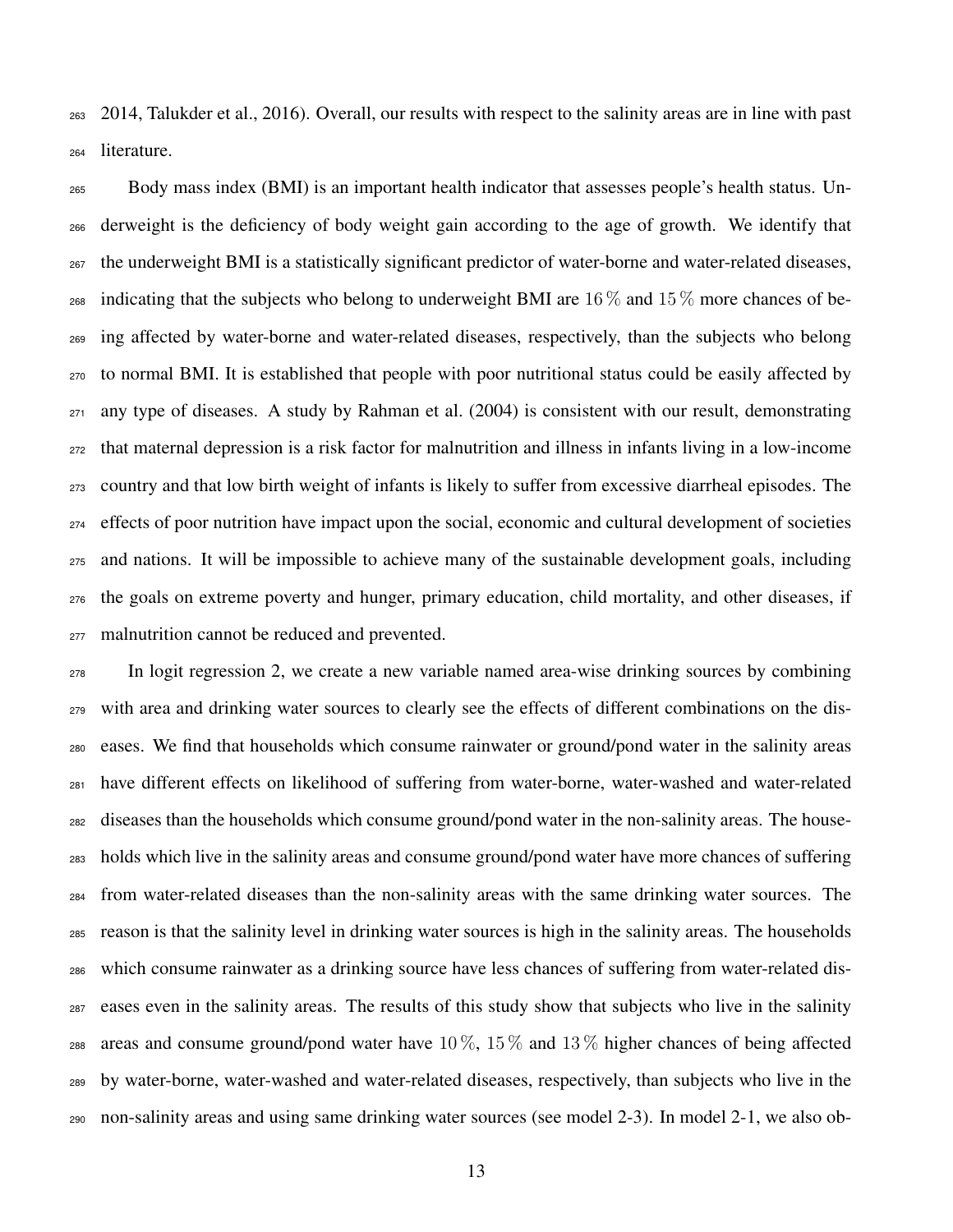291 serve that subjects who live in the salinity areas but consume rainwater as a drinking source have 10  $\%$  lower probability to suffer from water-borne diseases than subjects who live in the non-salinity areas but consume ground/pond water. Other variables used in the logit regression model 2 have shown similar results of logit regression model 1.

#### <sup>295</sup> [Table 3 about here.]

296 In Bangladesh, a main water drinking source is groundwater and nearby  $97\%$  of people depend on 297 this source (Shamsudduha, 2013, Nahian et al., 2018). In the salinity areas,  $61\%$  of households use 298 pond water for drinking and  $81\%$  use it even for household purposes (Khan et al., 2011b). However, 299 the water salinity level in coastal areas is reported to increase due to climate change  $\&$  the associated anthropogenic activities (Khan et al., 2011a, Talukder et al., 2016, Rahman et al., 2019). From 1973 301 to 2009, salinity areas in Bangladesh expands by  $27\%$  (Talukder et al., 2016), and the water salinity 302 levels in both surface and groundwater in the salinity areas are  $< 600$  ppm and  $1000 - 1500$  ppm that exceed the critical level according to the Bangladesh drinking water standard (Abedin and Shaw, 2013). In summary, coastal people currently end up using saline water to meet all sorts of purposes, such as bathing, washing, cooking and drinking. As a result, they are at risk of developing a number of serious health problems especially water-related diseases as shown in this research. Our analysis suggests that harvesting rainwater is an effective countermeasure to get rid of water-related diseases. Coastal people should be able to reserve rainwater at family & community levels by using rain barrel or making a big tank. At the same time, some support from the government, donor agencies and non-government organizations may be required to make this type of rainwater projects sustainable in 311 practice.

 Malnutrition is an important health indicator as well as a risk factor for the disease. Nutritional status of coastal people is also reported to decrease due to the impacts of soil and water salinity (Parvin and Ahsan, 2013, Talukder et al., 2015, Szabo et al., 2016, Rahman et al., 2019). About  $315\quad 49.1\%$  of the children are moderately malnourished on weight for age (underweight) in the salinity areas (Alam et al., 2019). In Bangladesh, about 60 million subsistence farmers face food security 317 problems and this problem is worsened in rural areas with elevated salinization (Rahman et al., 2019).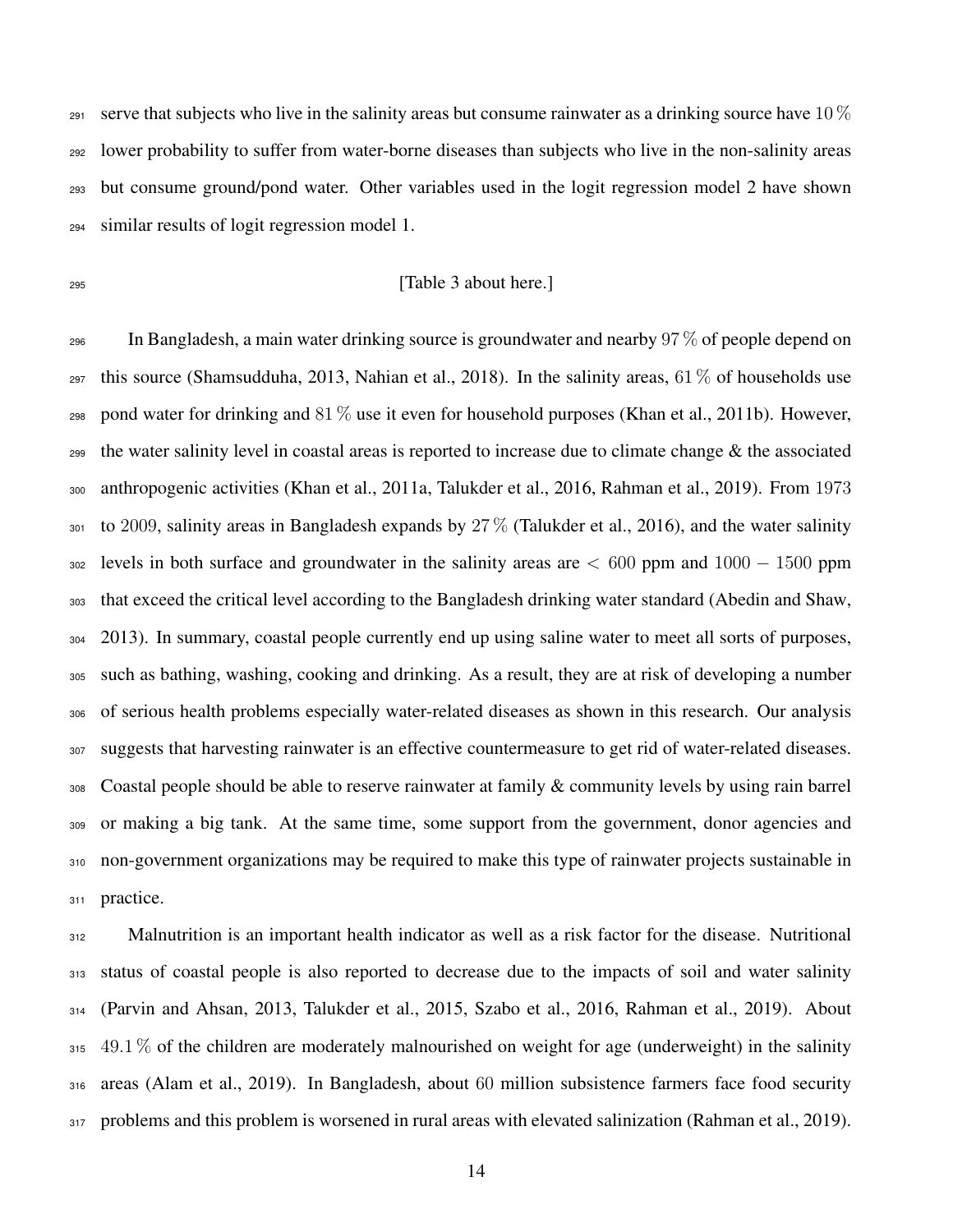One-fifth of the total area of the country nearly 2.8 million hectares of land is affected by salinity (Khan et al., 2011b). As a consequence of salinity, rice production is predicted to decrease by 7.6 and 7.3 million by the year of 2050 and 2080, respectively (Khan et al., 2011b). Our findings suggest that improvement of nutritional status is crucial for people to be in normal BMI, and to this end, some tailor-made interventions are recommended to focus on different food security & nutritional programs for mitigating the risk of water-related diseases. The public food distribution and different government safety net programs can be expanded & redesigned to improve food security status of coastal population.

 Information on the age and gender specific prevalence rate of water-related diseases is limited in 327 Bangladesh and many other countries. It is essential to know how age and gender are related to the occurrences of water-related diseases. Along with the results related to drinking water sources and normal BMI, our analysis finds an interesting nonlinear relationship between age and likelihood of suffering from water-related disease, that is, the probability of suffering from water-related diseases is high at younger & older age but low at middle age. In addition, it is found that males are more likely to suffer from water-related diseases than females. This type of studies that clarify the relation between sociodemographic variables and the occurrence of water-related diseases will be vital for the government to take appropriate polices to the specific groups for reducing the disease risk. Overall, we have identified that coastal people have suffered from salinity hazards as compared to people in the non-salinity areas. On the other hand, our study successfully demonstrates that the chances of suffering from water-related diseases by living in the salinity areas can be eliminated if the households follow the two countermeasures. First, drinking water sources should be shifted from ground/pond water to rainwater. Second, BMI should be improved and maintained up to normal weight. We believe that the results of this study can be a guidance to mitigate the risk of water-related diseases in other low-lying developing countries where natural water resources are contaminated by elevated salinity  $_{342}$  due to climate change & the associated sea level rises.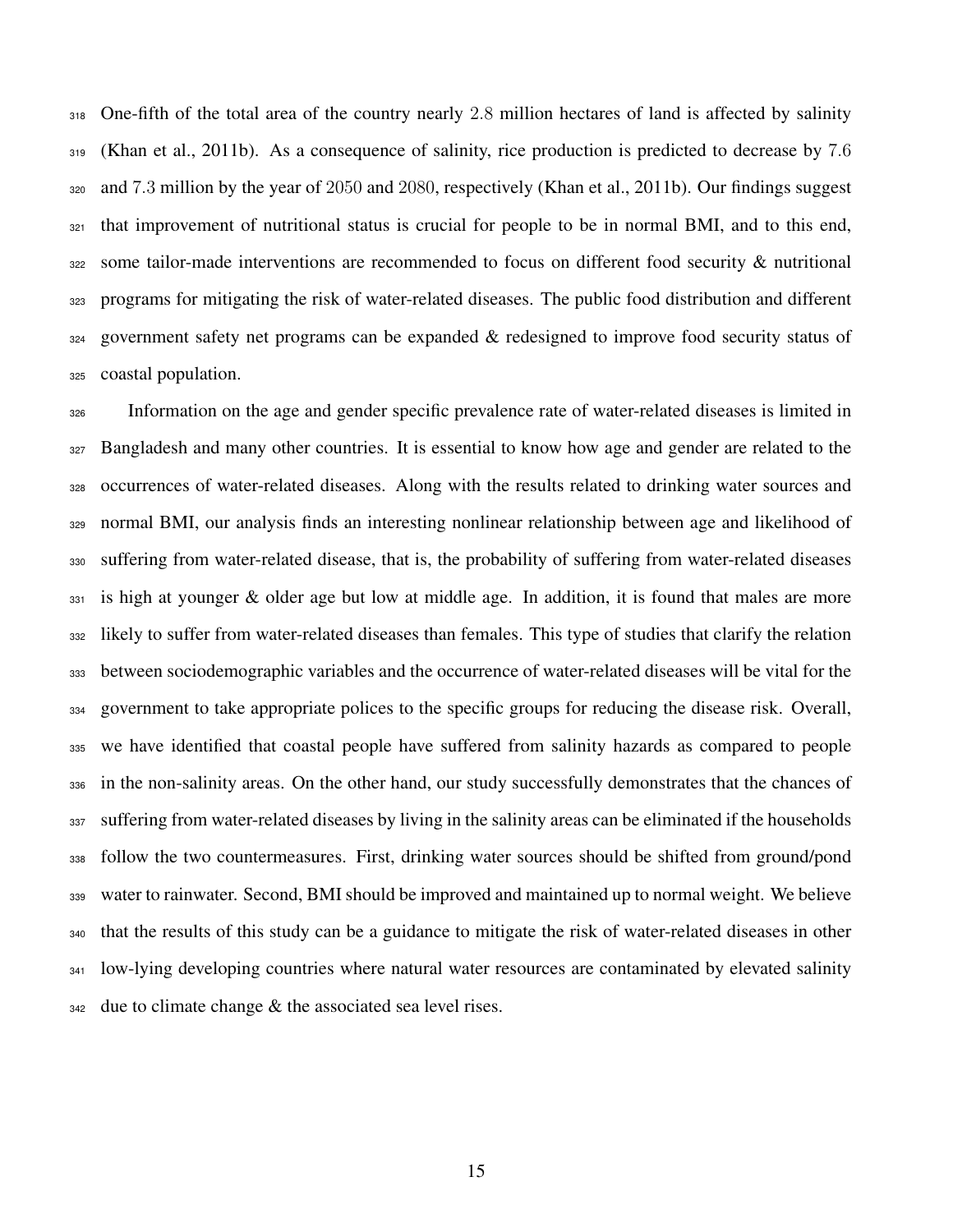## 343 4 Conclusion

<sup>344</sup> We have systematically examined the quantitative impacts of salinity and some possible determi- nants on the likelihood of suffering from water-borne, water-washed and water-related diseases along with a new set of sociodemographic and anthropometric factors within a single analytical framework. 347 To this end, we have conducted questionnaire surveys, collecting data from 527 households in the two types of rural coastal regions, non-salinity and salinity south-western areas of Bangladesh. The statistical analysis shows that the probabilities of being affected by water-borne, water-washed and water-related diseases are high in the salinity areas, as compared to the non-salinity areas. To counter the risk, we find that consuming rainwater as a drinking water and/or being in normal BMI are quite effective. We also identify that age, gender and family size are the significant determinants of water-related diseases.

 Overall, our results suggest that the collection  $\&$  preservation of rainwater and/or the community- based food & nutrition security programs shall be effective measures to get relief from water-related diseases and to maintain healthy lives of coastal population. For instance, it shall be recommended to introduce public food-intake and safety net programs to improve nutritional status of coastal people for being in normal BMI. To further tackle the coastal hazards, an integrated policy measure that considers drinking water sources can be organized by the government along with local people and non-government organizations, focusing on how to efficiently store and utilize rainwater as drinking sources in coastal communities. The lesson learned from this study is applicable in other low-lying developing countries or deltas such as the Mekong delta, Ganges and Brahmaputra delta, Nile and Mississippi deltas and other Asian deltas which are highly vulnerable to salinity problems due to climate change & sea-level rises.

 We note some limitations of this research and suggest some possible research in the future. First, there may be additional environmental determinants of water-related diseases such as cleanliness and/or sanitation at community and city levels. Second, we did not consider the variation of sodium consumption in individual food intake, although it will possibly affect individual health risks. Third, we only conduct cross-sectional analysis, implying that seasonality of salinity levels is not explicitly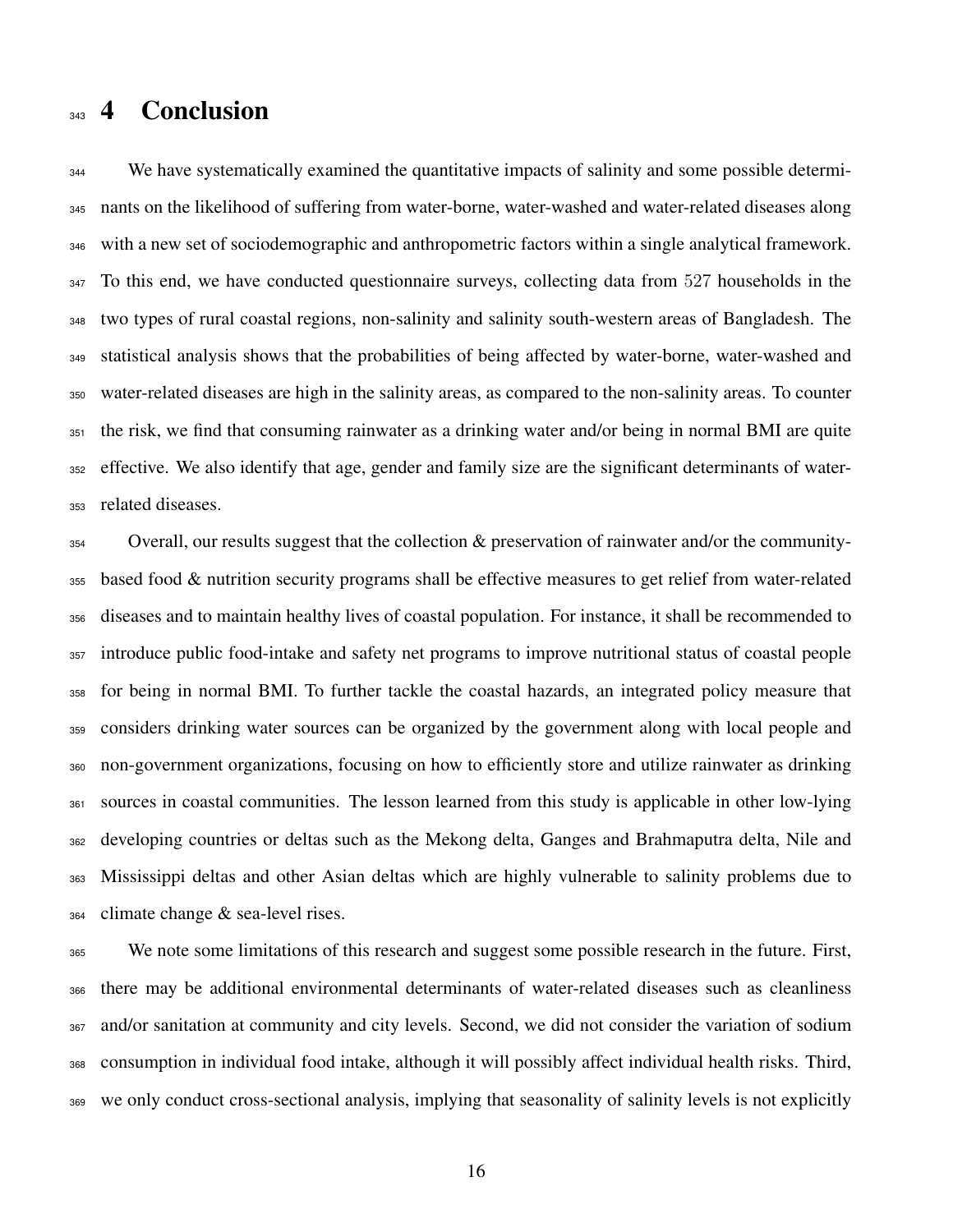370 considered.<sup>3</sup> We could not take into account the above factors in our questionnaire surveys because 371 of several constraints we have faced with respect to time, subjects and budgets. In the future, more 372 detailed data collection and analysis should be made regarding environmental factors, per person 373 sodium intake and seasonality with panel data structures. By doing so, the relationship between <sup>374</sup> health risks and salinity shall be fully characterized. These caveats notwithstanding, it is our belief 375 that the findings of this study are robust enough and become the first important step that quantitatively <sup>376</sup> clarifies health risks of salinity associated with climate change.

## 377 5 Appendix

<sup>378</sup> In this appendix, we present the results for the estimated coefficients in logit regressions, which <sup>379</sup> are used to compute the marginal effects in table 3 and the nonlinear predicated probability over age <sup>380</sup> in figure 3.

381 **[Table 4 about here.]** 

[Figure 3 about here.]

 $3H$ owever, our data were collected during February-March, well approximating the representative scenarios of salinity effects in Bangladesh.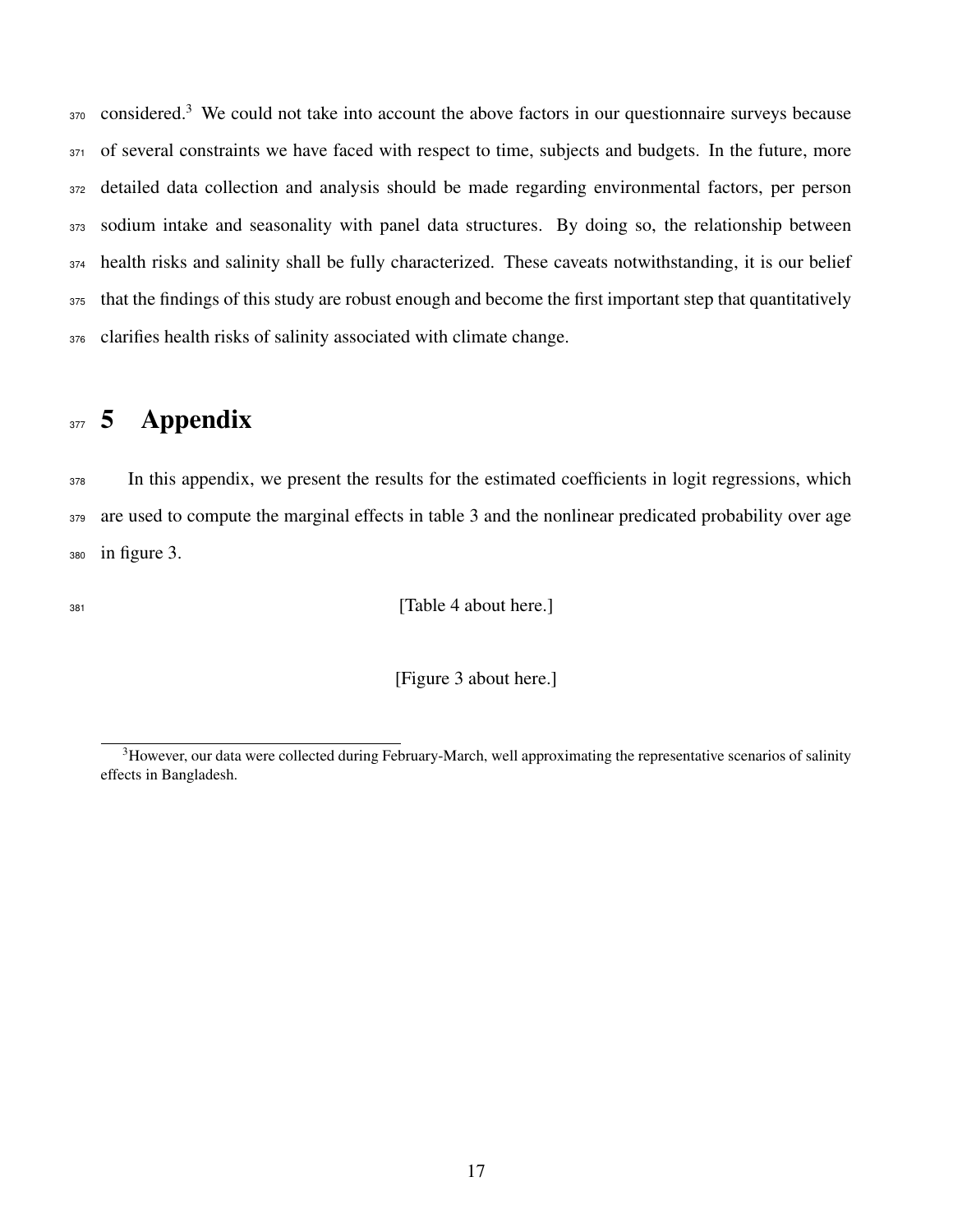## 6 References

- Abedin, M. A. and Shaw, R. (2013). Safe water adaptability for salinity, arsenic and drought risks in southwest of Bangladesh. *Risk, hazards and crisis in public policy*, 4:62–82.
- Aburto, N. J., Ziolkovska, A., Hooper, L., Elliott, P., Cappuccio, F. P., and Meerpohl, J. J. (2013). Effect of lower sodium intake on health: Systematic review and meta-analyses. *British medical journal*, 346:1–20.
- Akanda, A. S., Jutla, A. S., Alam, M., De Magny, G. C., Siddique, A. K., Sack, R. B., Huq, A., Colwell, R. R., and Islam, S. (2011). Hydroclimatic influences on seasonal and spatial cholera transmission cycles: Implications for public health intervention in the Bengal delta. *Water resources research*, 47:1–11.
- Akter, S. (2019). Impact of drinking water salinity on children's education: Empirical evidence from coastal Bangladesh. *Science of the total environment*, 690:1331–1341.
- Alam, G. M., Alam, K., and Mushtaq, S. (2017). Climate change perceptions and local adaptation strategies of hazard-prone rural households in Bangladesh. *Climate risk management*, 17:52–63.
- Alam, M. and Murray, L. A. (2005). *Facing up to climate change in South Asia*. International Institute for Environment and Development, IEED.
- Alam, M. J., Miah, M. A. S., and Hossain, S. M. (2019). Prevalence of moderate acute malnutrition and associate factors among under-five children in some selected areas of satkhira district, bangladesh. *Research & reviews: Journal of food science and technology*, 8:33–41.
- Bhunia, R. and Ghosh, S. (2011). Waterborne cholera outbreak following cyclone aila in sundarban area of west bengal, india, 2009. *Transactions of the royal society of tropical medicine and hygiene*, 105:214–219.
- Brammer, H. (2010). After the Bangladesh flood action plan: Looking to the future. *Environmental hazards*, 9:118–130.
- Brammer, H. (2014). Bangladesh's dynamic coastal regions and sea-level rise. *Climate risk management*, 1:51–62.
- Braun, M. and Saroar, M. (2012). Participatory action research on climate risk management, Bangladesh. Technical report, World Fish.
- Elahi, K. M. (2016). *Climate change and health impacts in Bangladesh*. In Climate Change and Human Health Scenario in South and Southeast Asia. Springer.
- Grant, S. L., Tamason, C. C., Hoque, B. A., and Jensen, P. K. M. (2015). Drinking cholera: Salinity levels and palatability of drinking water in coastal Bangladesh. *Tropical medicine and international health*, 20:455–461.
- Guterres, A. (2008). Climate change, natural disasters and human displacement: A UNHCR perspective. Technical report, United Nations High Commissioner for Refugees, Geneva.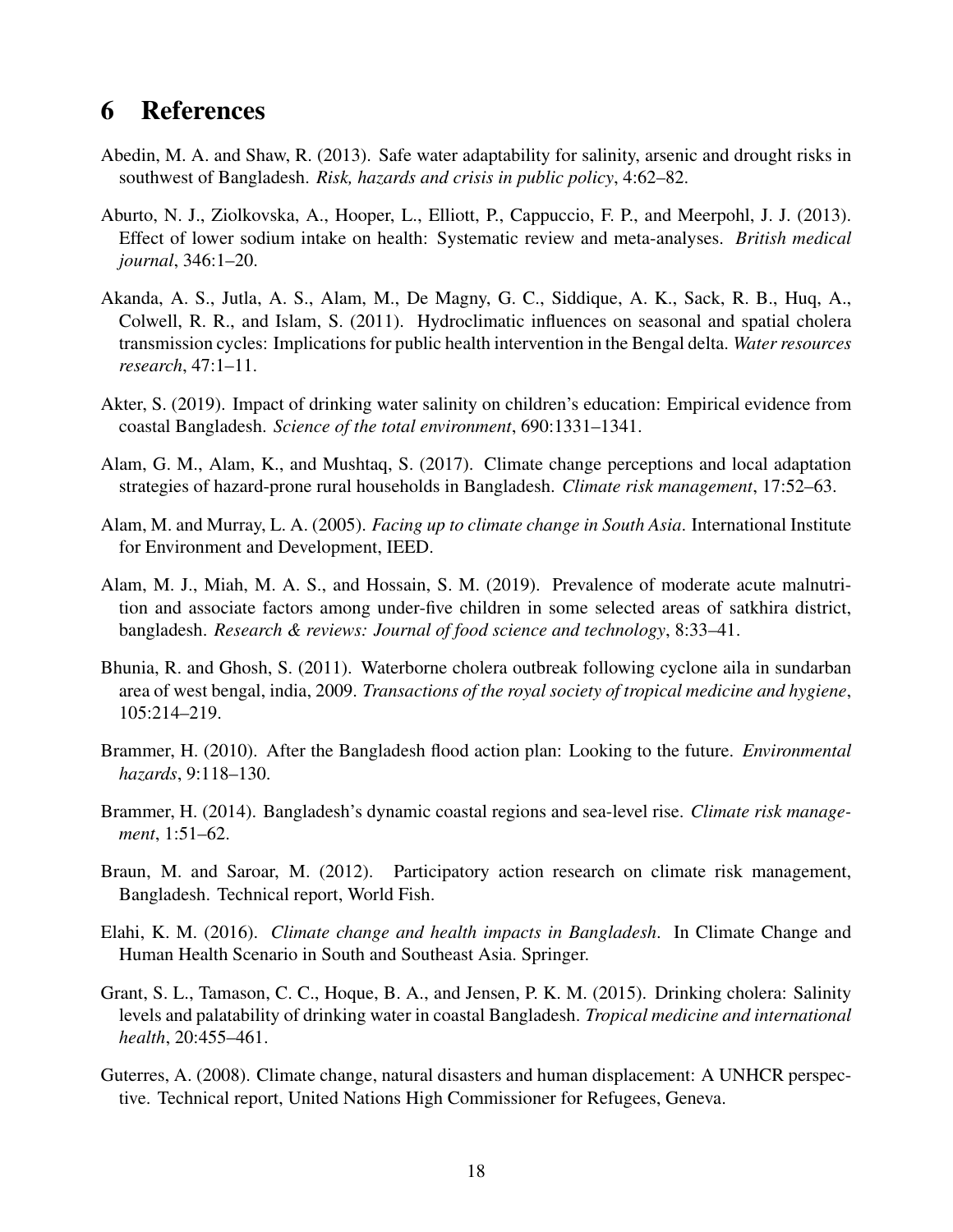- He, F. J., Li, J., and MacGregor, G. A. (2013). Effect of longer term modest salt reduction on blood pressure: Cochrane systematic review and meta-analysis of randomised trials. *British medical journal*, 346:1–15.
- Hunter, P. R., MacDonald, A. M., and Carter, R. C. (2010). Water supply and health. *PLoS medicine*, 7:1–9.
- Huq, N., Hugé, J., Boon, E., and Gain, A. (2015). Climate change impacts in agricultural communities in rural areas of coastal Bangladesh: A tale of many stories. *Sustainability*, 7:8437–8460.
- Jabed, M. A., Paul, A., and Nath, T. K. (2018). Peoples' perception of the water salinity impacts on human health: A case study in south-eastern coastal region of Bangladesh. *Exposure and health*, pages 1–10.
- Jevrejeva, S., Jackson, L., Grinsted, A., Lincke, D., and Marzeion, B. (2018). Flood damage costs under the sea level rise with warming of 1.5° C and 2° C. *Environmental research letters*, 13:1–11.
- Khan, A. E., Ireson, A., Kovats, S., Mojumder, S. K., Khusru, A., Rahman, A., and Vineis, P. (2011a). Drinking water salinity and maternal health in coastal Bangladesh: Implications of climate change. *Environmental health perspectives*, 119:1328–1332.
- Khan, A. E., Scheelbeek, P. F. D., Shilpi, A. B., Chan, Q., Mojumder, S. K., Rahman, A., Haines, A., and Vineis, P. (2014). Salinity in drinking water and the risk of (pre) eclampsia and gestational hypertension in coastal Bangladesh: A case-control study. *PLoS ONE*, 9:1–15.
- Khan, A. E., Xun, W. W., Ahsan, H., and Vineis, P. (2011b). Climate change, sea-level rise, & health impacts in Bangladesh. *Environment: Science and policy for sustainable development*, 53:18–33.
- Mallick, B., Rahaman, K. R., and Vogt, J. (2011). Coastal livelihood and physical infrastructure in Bangladesh after cyclone Aila. *Mitigation and adaptation strategies for global change*, 16:629– 648.
- Matkovic, V., Ilich, J. Z., Andon, M. B., Hsieh, L. C., Tzagournis, M. A., Lagger, B. J., and Goel, P. K. (1995). Urinary calcium, sodium, and bone mass of young females. *American journal of clinical nutrition*, 62:417–425.
- Müller, D. N., Wilck, N., Haase, S., Kleinewietfeld, M., and Linker, R. A. (2019). Sodium in the microenvironment regulates immune responses and tissue homeostasis. *Nature reviews immunology*, 19:243–254.
- Nahian, M. A., Ahmed, A., Lázár, A. N., Hutton, C. W., Salehin, M., and Streatfield, P. K. (2018). Drinking water salinity associated health crisis in coastal Bangladesh. *Elementa: Science of the anthropocene*, 6:1–14.
- Parvin, G. A. and Ahsan, S. M. R. (2013). Impacts of climate change on food security of rural poor women in Bangladesh. *Management of environmental quality: An international journal*, 24:802– 814.
- Paul, A. and Jabed, M. A. (2018). Salinity has made our life terrible: A qualitative investigation of human sufferings in the Chittaging coast. *Oriental geographer*, 59:1–18.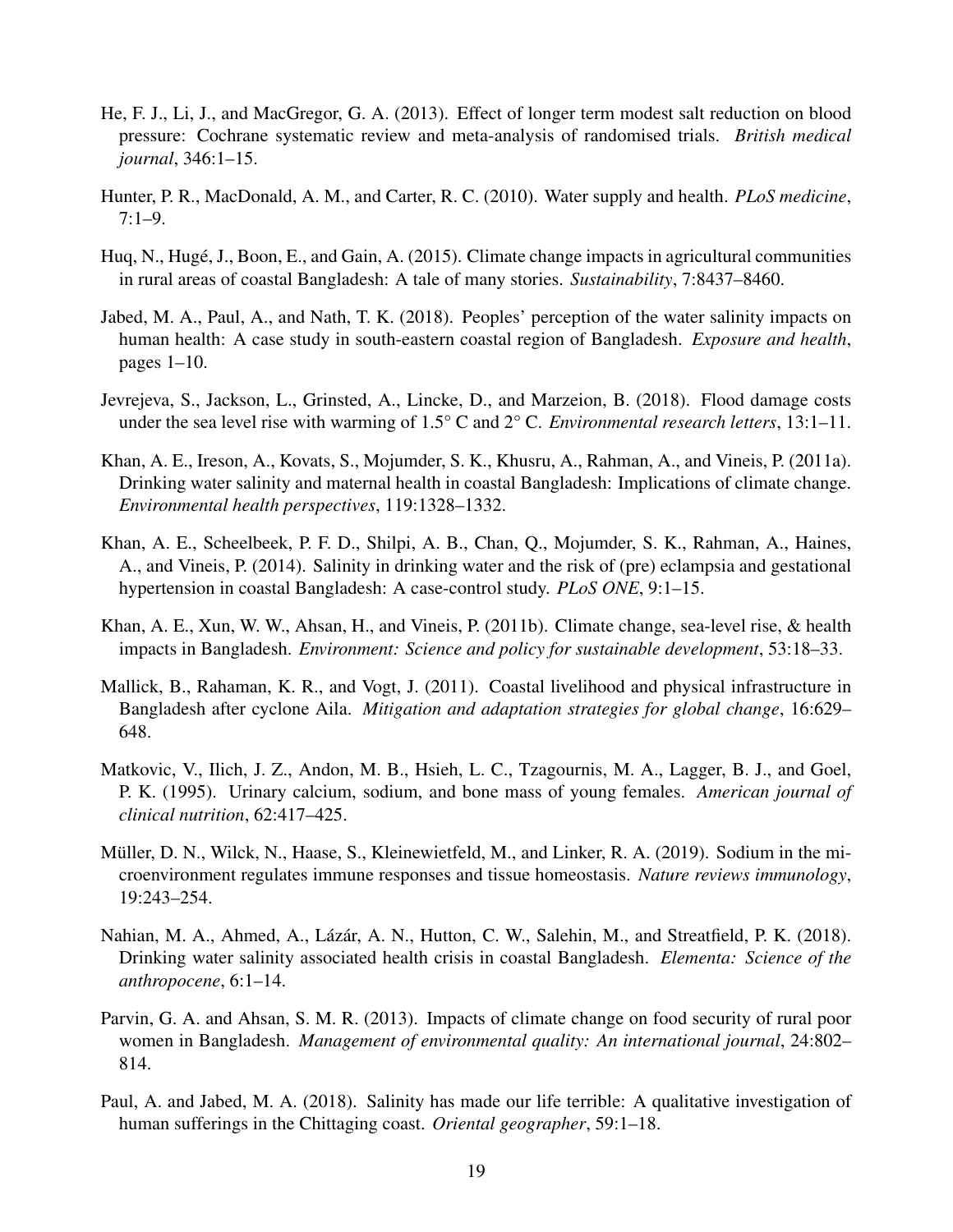- Paul, B. K., Rahman, M. K., and Rakshit, B. C. (2011). Post-cyclone Sidr illness patterns in coastal Bangladesh: An empirical study. *Natural hazards*, 56:841–852.
- Rahman, A., Iqbal, Z., Bunn, J., Lovel, H., and Harrington, R. (2004). Impact of maternal depression on infant nutritional status and illness: a cohort study. *Archives of general psychiatry*, 61:946–952.
- Rahman, M., Penny, G., Mondal, M., Zaman, M., Kryston, A., Salehin, M., Nahar, Q., Islam, M., Bolster, D., Tank, J., et al. (2019). Salinization in large river deltas: Drivers, impacts and sociohydrological feedbacks. *Water security*, 6:1–8.
- Rakib, M. A., Sasaki, J., Matsuda, H., and Fukunaga, M. (2019). Severe salinity contamination in drinking water and associated human health hazards increase migration risk in the southwestern coastal part of Bangladesh. *Journal of environmental management*, 15:238–248.
- Ramasamy, R. and Surendran, S. N. (2012). Global climate change and its potential impact on disease transmission by salinity-tolerant mosquito vectors in coastal zones. *Frontiers in physiology*, 3:1–14.
- Rasheed, S., Siddique, A., Sharmin, T., Hasan, A., Hanifi, S., Iqbal, M., and Bhuiya, A. (2016). Salt intake and health risk in climate change vulnerable coastal Bangladesh: What role do beliefs and practices play? *PLoS ONE*, 11:1–15.
- Saha, S. K. (2017). Cyclone, salinity intrusion and adaptation and coping measures in coastal Bangladesh. *Space and culture, India*, 5:12–24.
- Sarker, A. R., Sultana, M., Mahumud, R. A., Sheikh, N., Van Der Meer, R., and Morton, A. (2016). Prevalence and health care-seeking behavior for childhood diarrheal disease in Bangladesh. *Global pediatric health*, 3:1–12.
- Scheelbeek, P. F., Chowdhury, M. A., Haines, A., Alam, D. S., Hoque, M. A., Butler, A. P., Khan, A. E., Mojumder, S. K., Blangiardo, M. A., Elliott, P., and Vineis, P. (2017). Drinking water salinity and raised blood pressure: Evidence from a cohort study in coastal Bangladesh. *Environmental health perspectives*, 125:057007–8.
- Schellnhuber, H. J., Hare, B., Serdeczny, O., Schaeffer, M., Adams, S., Baarsch, F., Schwan, S., Coumou, D., Robinson, A., Vieweg, M., Piontek, F., Donner, R., Runge, J., Rehfeld, K., Rogelj, J., Perette, M., Menon, A., Schleussner, C.-F., Bondeau, A., Svirejeva-Hopkins, A., Schewe, J., Frieler, K., Warszawski, L., and Rocha, M. (2013). *Turn down the heat: Climate extremes, regional impacts, and the case for resilience.* International Bank for Reconstruction and Development, World Bank.
- Shammi, M., Rahman, M., Bondad, S. E., and Bodrud-Doza, M. (2019). Impacts of salinity intrusion in community health: A review of experiences on drinking water sodium from coastal areas of Bangladesh. In *Healthcare*, volume 7, page 50. Multidisciplinary Digital Publishing Institute.
- Shamsudduha, M. (2013). *Groundwater-fed irrigation and drinking water supply in Bangladesh: Challenges and opportunities*. Citeseer.
- Stocher, D. P., Klein, C. P., Saccomori, A. B., August, P. M., Martins, N. C., Couto, P. R., Hagen, M. E., and Matté, C. (2018). Maternal high-salt diet alters redox state and mitochondrial function in newborn rat offspring's brain. *British journal of nutrition*, 119:1003–1011.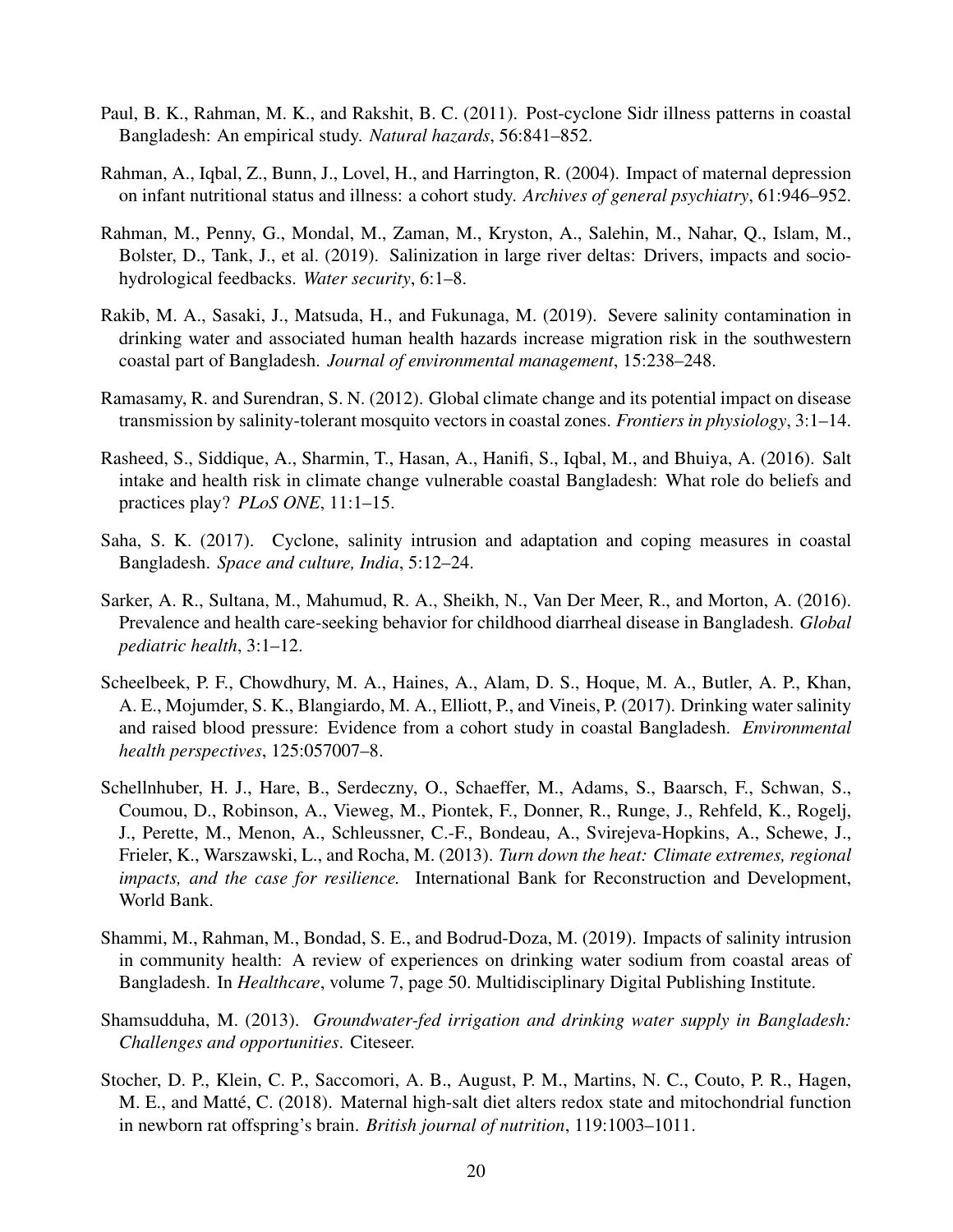- Szabo, S., Hossain, M. S., Adger, W. N., Matthews, Z., Ahmed, S., Lázár, A. N., and Ahmad, S. (2016). Soil salinity, household wealth and food insecurity in tropical deltas: Evidence from southwest coast of Bangladesh. *Sustainability science*, 11:411–421.
- Talukder, M. R. R., Rutherford, S., and Chu, C. (2015). Salinization of drinking water in the context of climate change and sea level rise: A public health priority for coastal Bangladesh. *International journal of climate change: Impacts & responses*, 8:1–32.
- Talukder, M. R. R., Rutherford, S., Chu, C., Hieu Nguyen, T., and Phung, D. (2017). Association between salinity and hospital admission for hypertension: An ecological case-control study in the Mekong delta region in Vietnam. *Journal of public health*, 40:75–81.
- Talukder, M. R. R., Rutherford, S., Phung, D., Islam, M. Z., and Chu, C. (2016). The effect of drinking water salinity on blood pressure in young adults of coastal Bangladesh. *Environmental pollution*, 214:248–254.
- UNICEF and WHO (2015). *Progress on sanitation and drinking water-2015 update and MDG assessment*. In Progress on sanitation and drinking water–2015 update and MDG assessment. UNICEF, New York and WHO, Geneva. United States of America.
- Vineis, P., Chan, Q., and Khan, A. (2011). Climate change impacts on water salinity and health. *Journal of epidemiology and global health*, 1:5–10.
- Warner, K., Van der Geest, K., Huq, S., Harmeling, S., Kusters, K., de Sherbinin, A., and Kreft, S. (2012). Evidence from the frontlines of climate change: Loss and damage to communities despite coping and adaptation. Technical report, United Nations University-Institute for Environment and Human Security (UNU-EHS).
- Wooldridge, J. M. (2010). *Econometric analysis of cross section and panel data*. MIT Press.
- Wooldridge, J. M. (2019). *Introductory econometrics*. South-Western College Publishing.
- Yamakawa, H., Suzuki, H., Nakamura, M., Ohno, Y., and Saruta, T. (1992). Disturbed calcium metabolism in offspring of hypertensive parents. *Hypertension*, 19:528–534.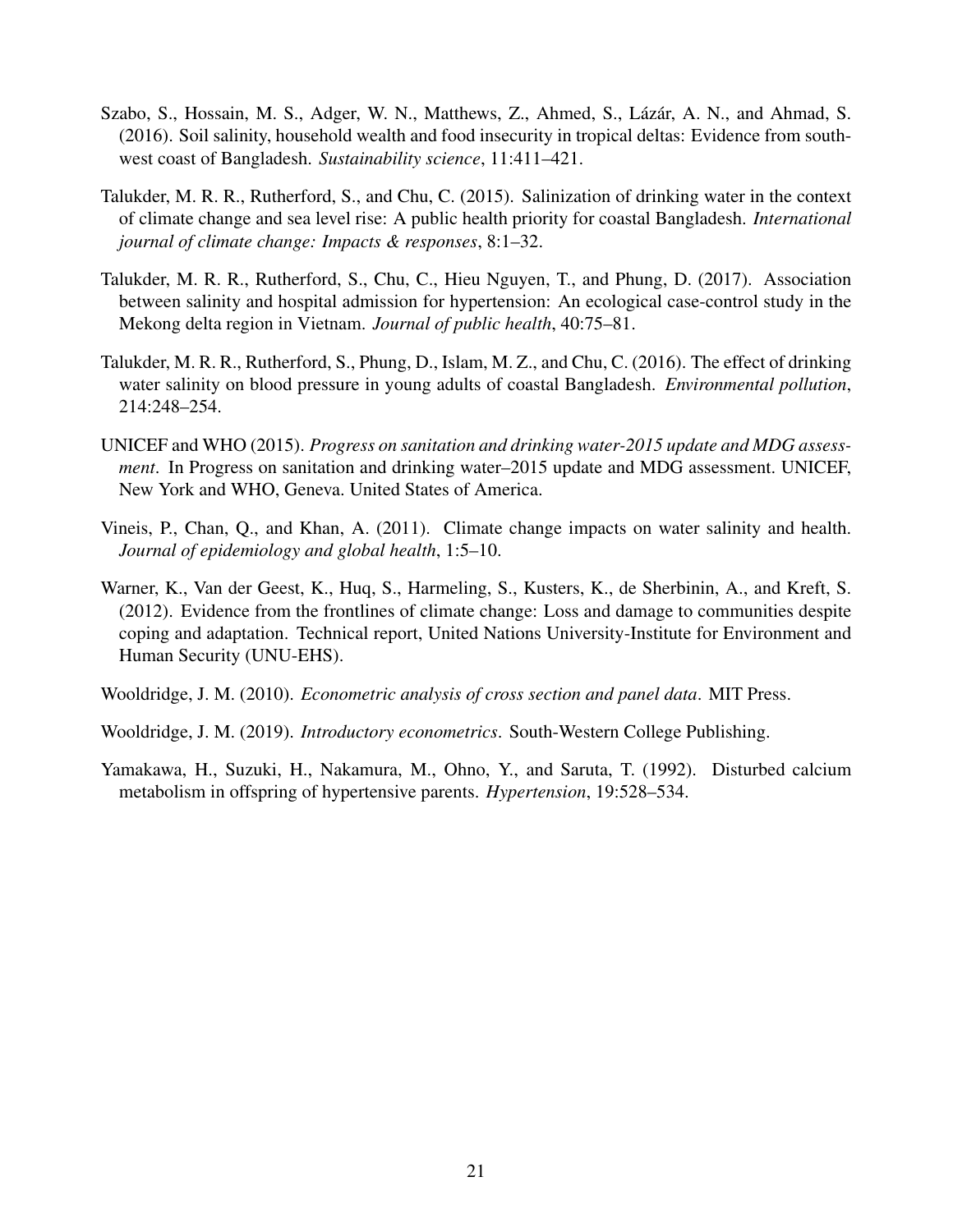# List of Figures

| 2 Percentages of subjects who suffer from water-borne, water-washed and water-related |  |
|---------------------------------------------------------------------------------------|--|
|                                                                                       |  |
| Predicted probabilities of suffering from water-borne and water-related diseases 25   |  |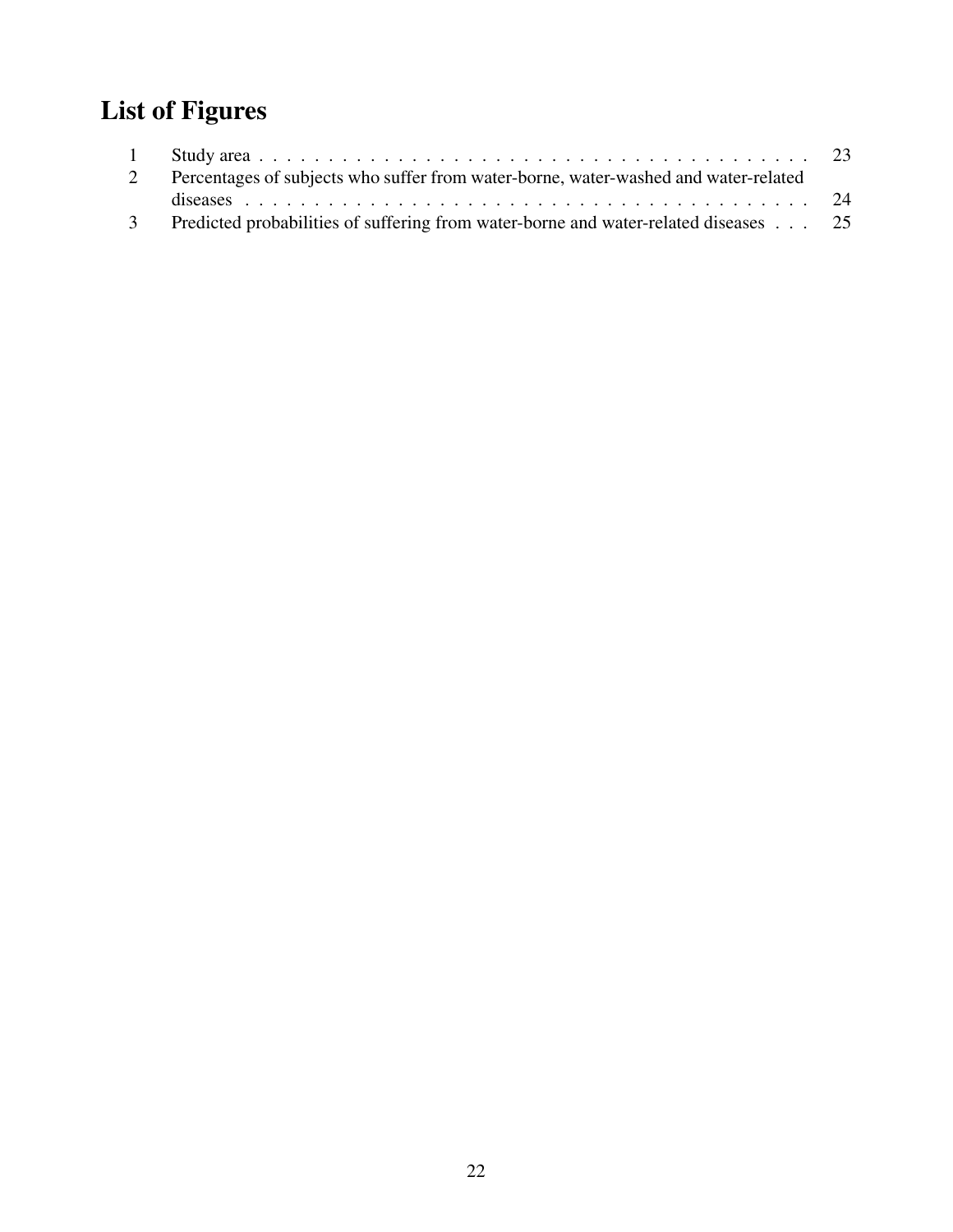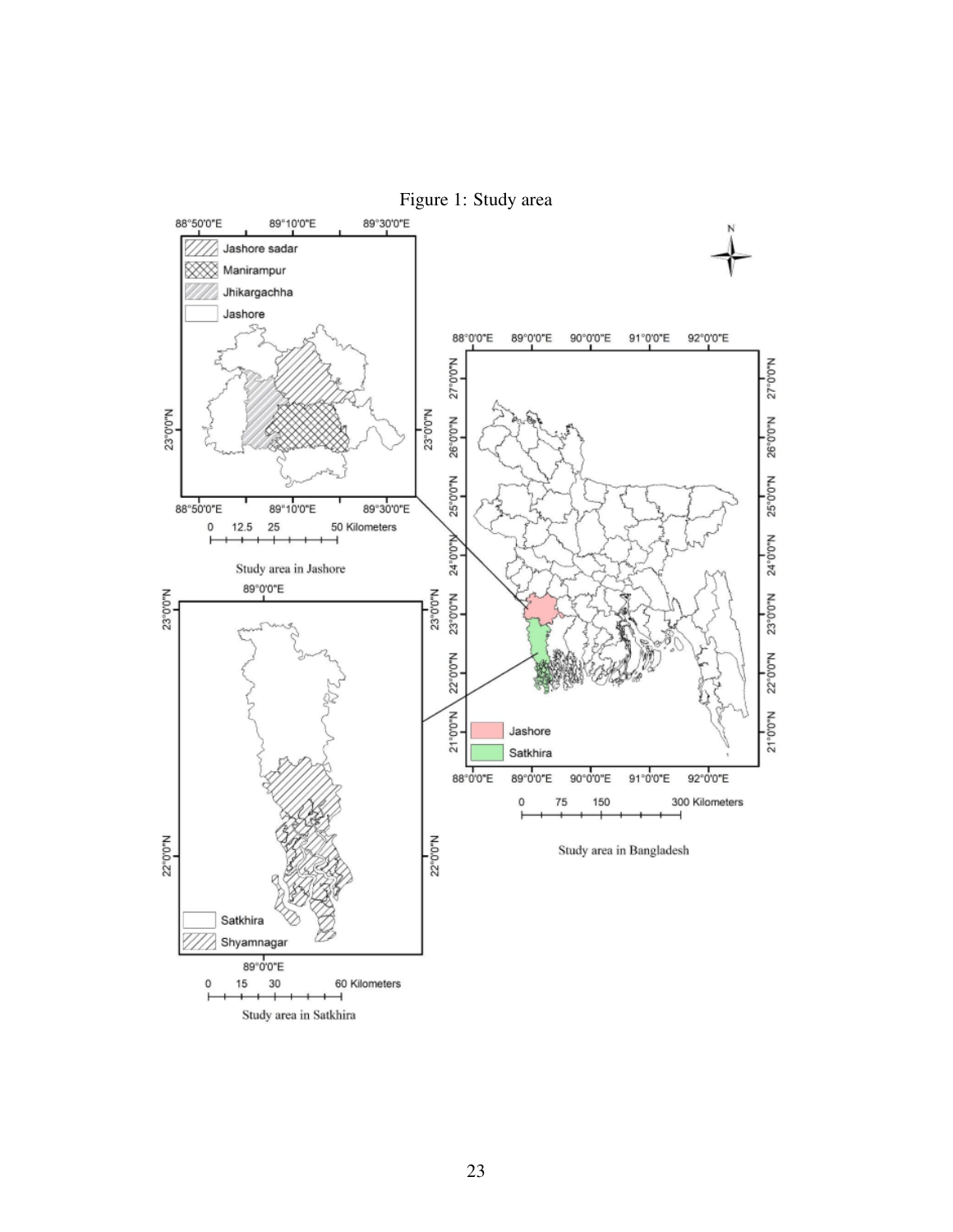Figure 2: Percentages of subjects who suffer from water-borne, water-washed and water-related diseases

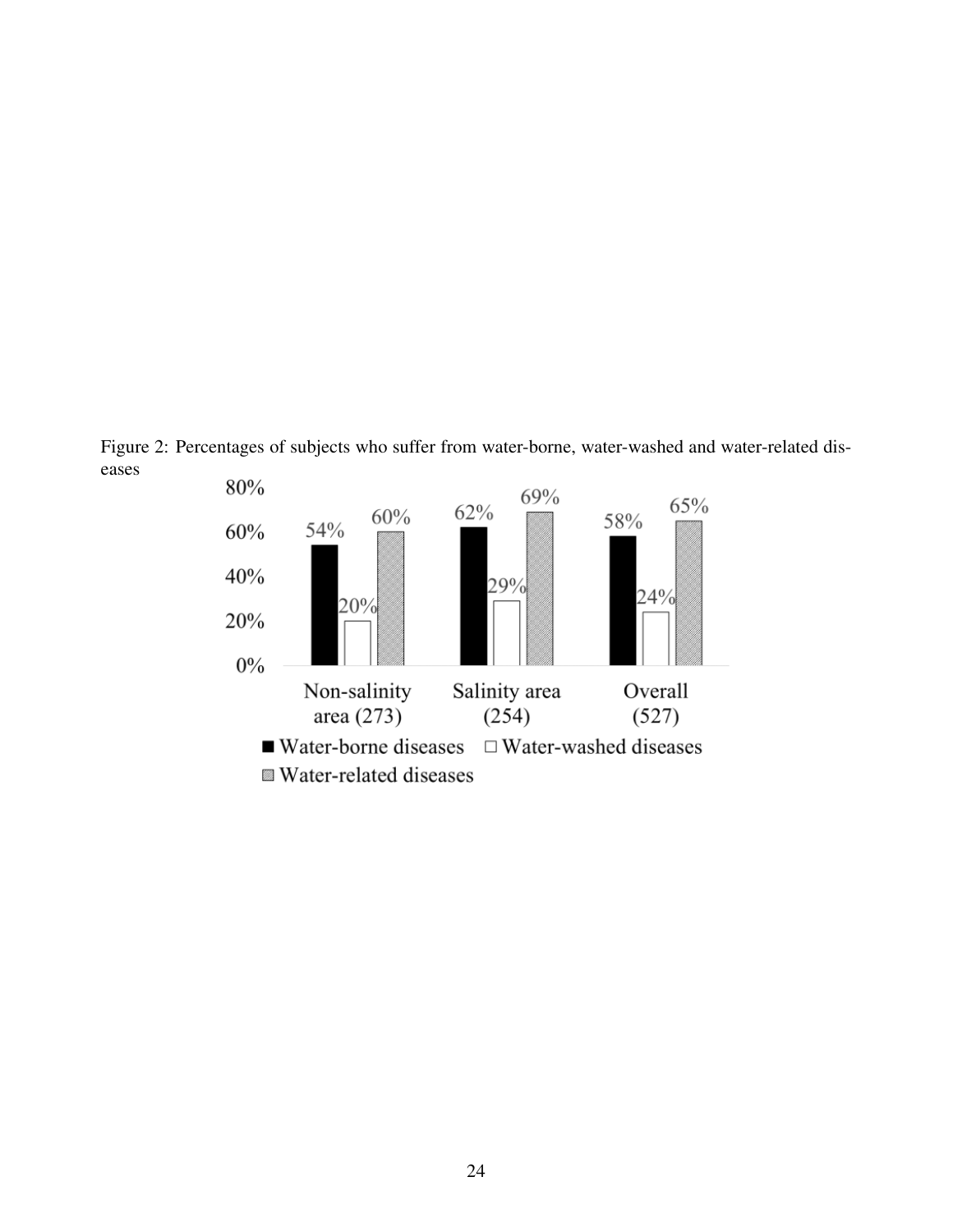

Figure 3: Predicted probabilities of suffering from water-borne and water-related diseases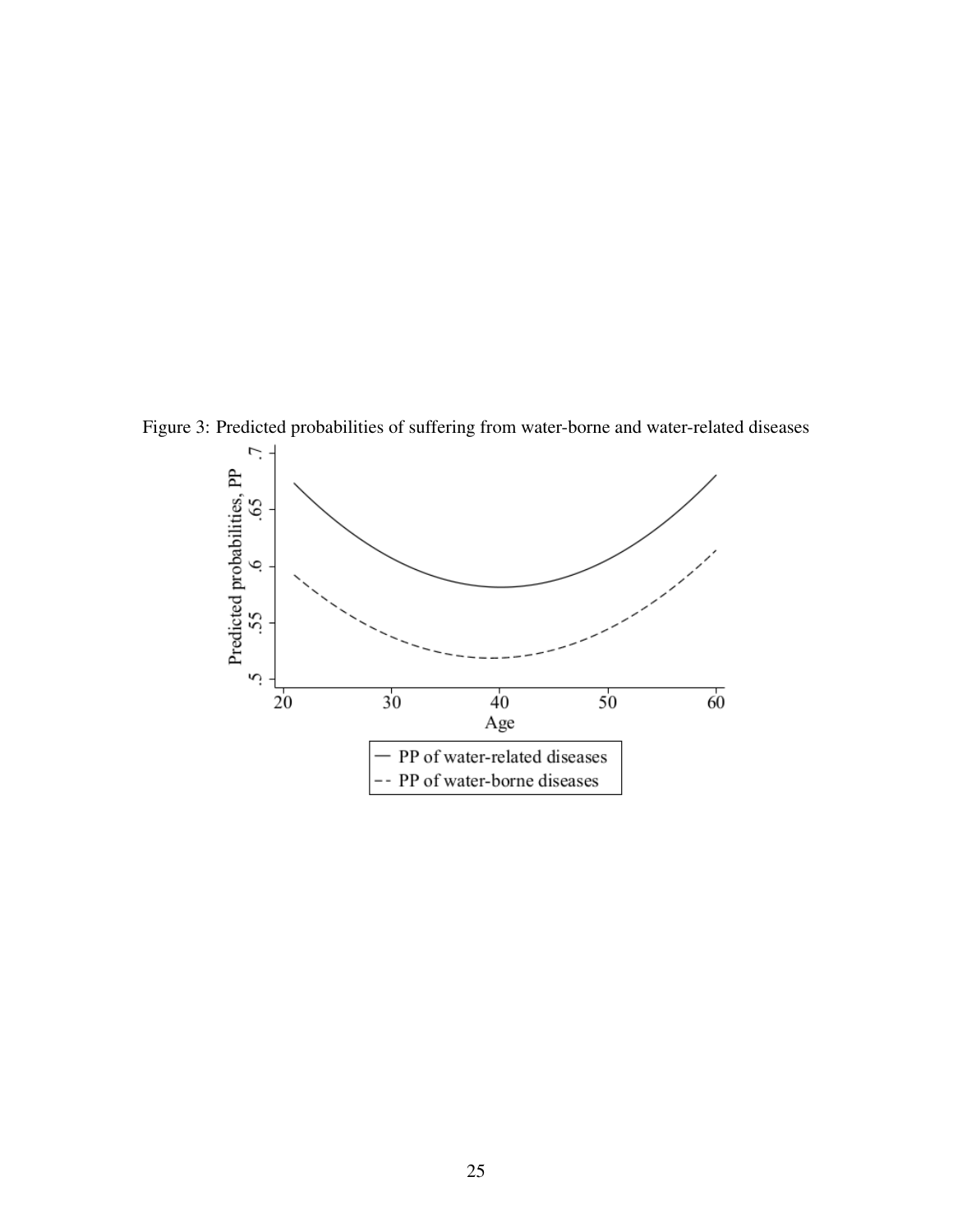# List of Tables

| 3 Marginal effects of the independent variables in the logit regression 29 |  |
|----------------------------------------------------------------------------|--|
| 4 Coefficients of the independent variables in the logit regression 30     |  |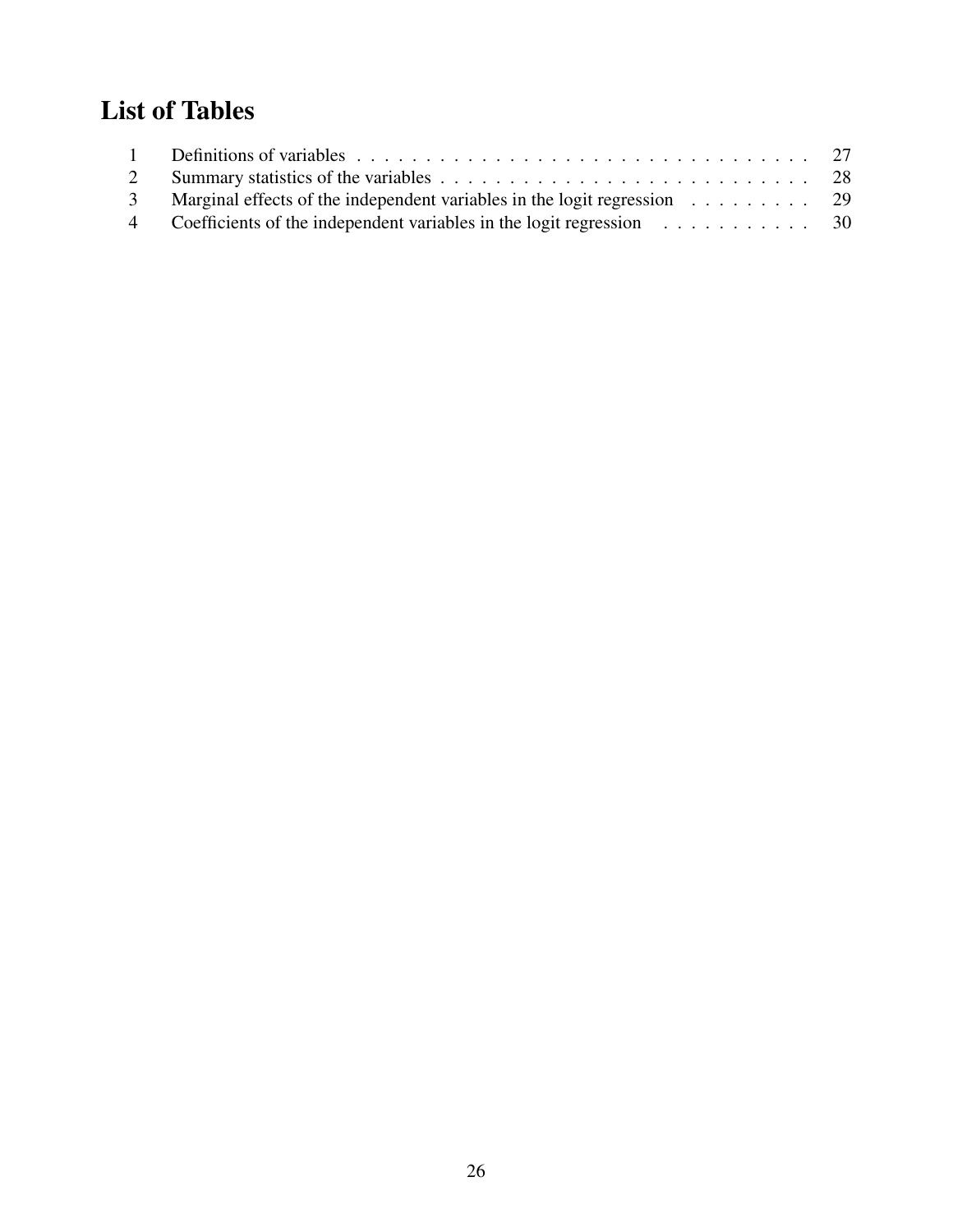Table 1: Definitions of variables Table 1: Definitions of variables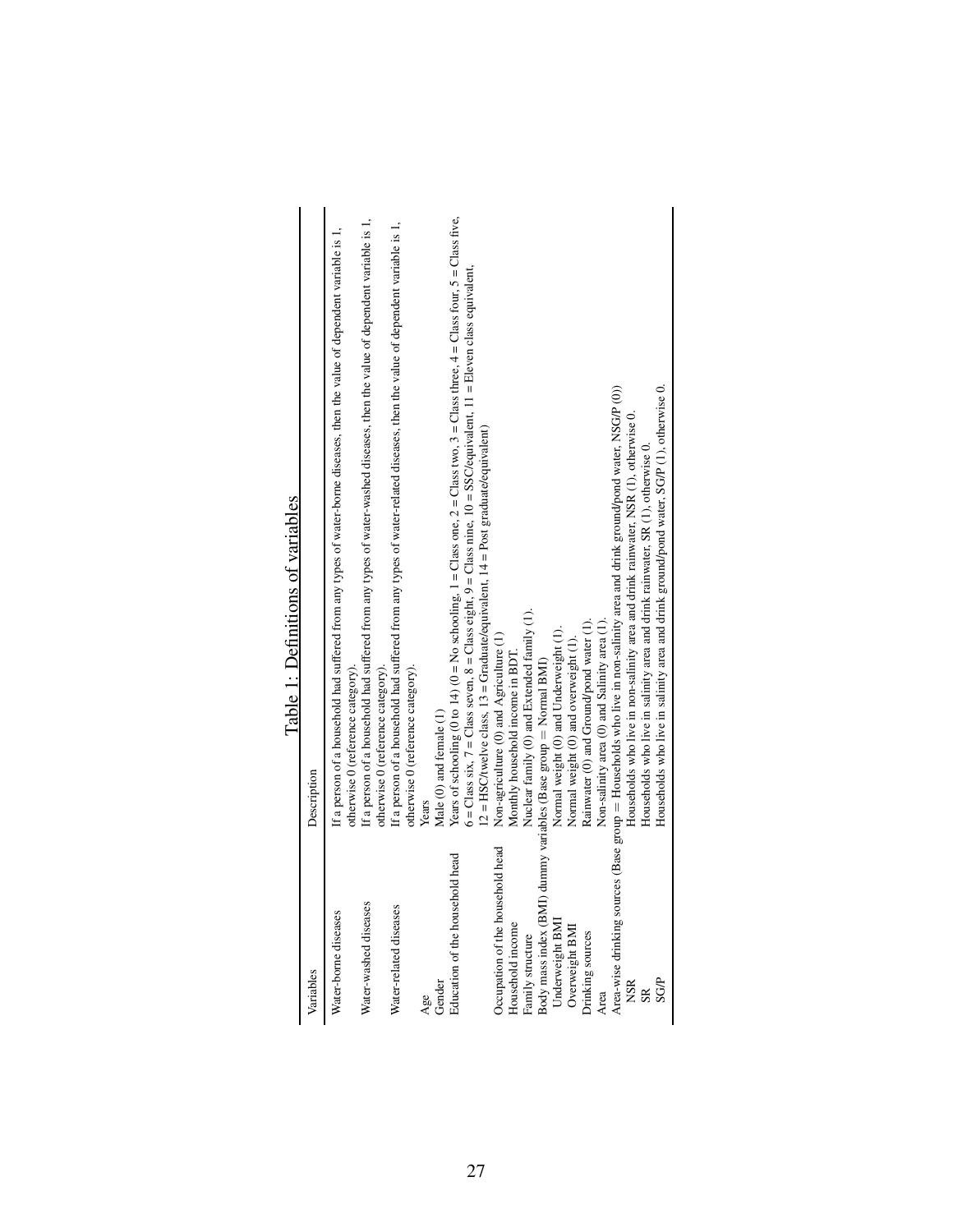|                                                                                                                                                       |                     | Area                | Overall          |
|-------------------------------------------------------------------------------------------------------------------------------------------------------|---------------------|---------------------|------------------|
|                                                                                                                                                       | Non-salinity area   | Salinity area       |                  |
| Water-borne diseases                                                                                                                                  |                     |                     |                  |
| Average $(Median)^1$                                                                                                                                  | 0.54(1.00)          | 0.62(1.00)          | 0.58(1.00)       |
| SD <sup>2</sup>                                                                                                                                       | 0.50                | 0.49                | 0.49             |
| Water-washed diseases                                                                                                                                 |                     |                     |                  |
| Average (Median)                                                                                                                                      | 0.20(0)             | 0.29(0)             | 0.24(0)          |
| <b>SD</b>                                                                                                                                             | 0.40                | 0.45                | 0.43             |
| Water-related diseases                                                                                                                                |                     |                     |                  |
| Average (Median)                                                                                                                                      | 0.60(1.00)          | 0.69(1.00)          | 0.65(1.00)       |
| <b>SD</b>                                                                                                                                             | 0.49                | 0.46                | 0.48             |
|                                                                                                                                                       |                     |                     |                  |
| Age                                                                                                                                                   |                     |                     |                  |
| Average $(Median)^1$                                                                                                                                  | 37.93 (39.00)       | 37.56 (39.00)       | 37.76 (39.00)    |
| SD <sup>2</sup>                                                                                                                                       | 14.78               | 13.96               | 14.38            |
| Gender (Base group $=$ Male)                                                                                                                          |                     |                     |                  |
| Average (Median)                                                                                                                                      | 0.42(0.00)          | 0.35(0.00)          | 0.39(0.00)       |
| <b>SD</b>                                                                                                                                             | 0.49                | 0.48                | 0.49             |
| Education of the household head                                                                                                                       |                     |                     |                  |
| Average (Median)                                                                                                                                      | 7.36(8.00)          | 7.19(8.00)          | 7.28(8.00)       |
| <b>SD</b>                                                                                                                                             | 3.97                | 3.66                | 3.82             |
| Occupation of the household head                                                                                                                      |                     |                     |                  |
| Average (Median)                                                                                                                                      | 0.45(0.00)          | 0.42(0.00)          | 0.43(0.00)       |
| <b>SD</b>                                                                                                                                             | 0.50                | 0.49                | 0.50             |
| Household income                                                                                                                                      |                     |                     |                  |
| Average (Median)                                                                                                                                      | 15548.18 (13500.00) | 11887.19 (10208.33) | 13783.68 (12000) |
| <b>SD</b>                                                                                                                                             | 9144.17             | 5804.32             | 7924.38          |
| Family structure (Base group $=$ Nuclear family)                                                                                                      |                     |                     |                  |
| Average (Median)                                                                                                                                      | 0.19(0.00)          | 0.31(0.00)          | 0.24(0.00)       |
| <b>SD</b>                                                                                                                                             | 0.39                | 0.46                | 0.43             |
| Body mass index (BMI) dummy variables (Base group $=$ Normal BMI)<br>Underweight BMI                                                                  |                     |                     |                  |
| Average (Median)                                                                                                                                      | 0.09(0.00)          | 0.11(0.00)          | 0.10(0.00)       |
| <b>SD</b>                                                                                                                                             | 0.29                | 0.31                | 0.0.30           |
| Overweight BMI                                                                                                                                        |                     |                     |                  |
| Average (Median)                                                                                                                                      | 0.29(0.00)          | 0.22(0.00)          | 0.26(0.00)       |
| <b>SD</b>                                                                                                                                             | 0.45                | 0.42                | 0.44             |
|                                                                                                                                                       |                     |                     |                  |
| Drinking water sources (Base group $=$ Rainwater)                                                                                                     |                     |                     |                  |
| Average (Median)                                                                                                                                      | 0.95(1.00)          | 0.76(1.00)          | 0.86(1.00)       |
| <b>SD</b>                                                                                                                                             | 0.22                | 0.43                | 0.34             |
| Area-wise drinking sources (Base group = Ground/pond water in the non-salinity areas, NSG/P)<br>Rainwater in the non-salinity areas, NSR <sup>4</sup> |                     |                     |                  |
| Average (Median)                                                                                                                                      | 0.05(0.00)          | 0.00(0.00)          | 0.03(0.00)       |
| <b>SD</b>                                                                                                                                             | 0.22                | 0.00                | 0.16             |
| Rainwater in the salinity areas, SR                                                                                                                   |                     |                     |                  |
| Average (Median)                                                                                                                                      | 0.00(0.00)          | 0.24(0.00)          | 0.11(0.00)       |
| <b>SD</b>                                                                                                                                             | 0.00                | 0.43                | 0.32             |
|                                                                                                                                                       |                     |                     |                  |
| Ground/pond water in the salinity areas, SG/P                                                                                                         |                     |                     | 0.37(0.00)       |
| Average (Median)<br><b>SD</b>                                                                                                                         | 0.00(0.00)<br>0.00  | 0.76(1.00)<br>0.43  | 0.48             |
|                                                                                                                                                       |                     |                     |                  |
| Sample size                                                                                                                                           | 273                 | 254                 | 527              |

| Table 2: Summary statistics of the variables |  |  |  |
|----------------------------------------------|--|--|--|
|----------------------------------------------|--|--|--|

<sup>1</sup> Median in parentheses.

<sup>2</sup> SD stands for standard deviation.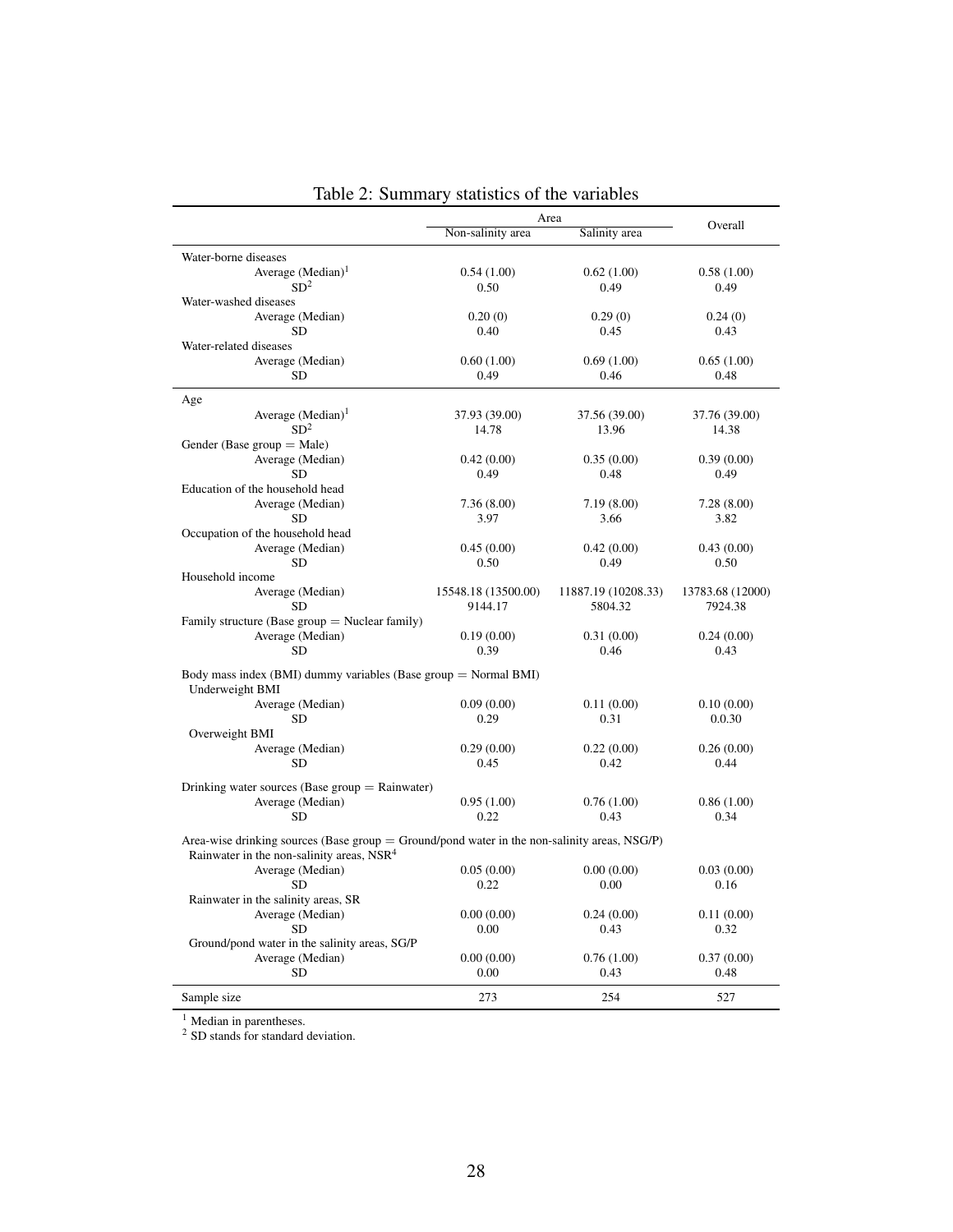|                                                                                                                                                                                                                                                                                                                                                  |                          | Logit regression 1                      |                            |                                | Logit regression 2             |                            |
|--------------------------------------------------------------------------------------------------------------------------------------------------------------------------------------------------------------------------------------------------------------------------------------------------------------------------------------------------|--------------------------|-----------------------------------------|----------------------------|--------------------------------|--------------------------------|----------------------------|
|                                                                                                                                                                                                                                                                                                                                                  | Water-borne<br>Model 1-1 | Water-washed<br>Model 1-2               | Water-related<br>Model 1-3 | Water-borne<br>Model 2-1       | Water-washed<br>Model 2-2      | Water-related<br>Model 2-3 |
|                                                                                                                                                                                                                                                                                                                                                  | $-0.01***$               | $0.003*$                                | $-0.01***$                 | $-0.01***$                     | $0.003*$                       | $-0.01***$                 |
| Gender (Base group = Male)                                                                                                                                                                                                                                                                                                                       | $-0.29***$               |                                         | $-0.22***$                 | $-0.29$ **                     |                                | $-0.22***$                 |
| Education of the household head                                                                                                                                                                                                                                                                                                                  |                          |                                         |                            |                                | $-0.10***$<br>$-0.001$<br>0.01 |                            |
| Occupation of the household head (Base group $=$ Non-agriculture)                                                                                                                                                                                                                                                                                | $\frac{-0.01}{0.05}$     |                                         | $-0.01$<br>0.09**          |                                |                                | $-0.005$<br>$0.10***$      |
| Household income <sup>1</sup>                                                                                                                                                                                                                                                                                                                    | $-0.001$                 | $-0.10**$<br>$-0.001$<br>0.01<br>0.09** | 0.06                       | $\frac{-0.005}{0.05}$<br>0.003 | $0.09**$                       | 0.06                       |
| Family structure (Base group $=$ Nuclear family)                                                                                                                                                                                                                                                                                                 | $0.15***$                | 0.03                                    | $0.12***$                  | $0.15***$                      | 0.03                           | $0.12***$                  |
| weight)<br>BMI dummy (Base group = Normal<br>Underweight BMI                                                                                                                                                                                                                                                                                     | $0.16***$                | $-0.05$                                 | $0.15***$                  | $0.15***$                      | $-0.05$                        | $0.15***$                  |
| Overweight BMI                                                                                                                                                                                                                                                                                                                                   | 0.02                     | 0.05                                    | 0.06                       | 0.02                           | 0.05                           | 0.06                       |
| $=$ Rainwater)<br>Drinking water sources (Base group<br>Area (Base group = Non-salinity)                                                                                                                                                                                                                                                         | $0.16***$<br>$0.08*$     | $0.15***$<br>$0.14***$                  | $0.19***$<br>$0.11***$     |                                |                                |                            |
| Area-wise drinking sources (Base group $=$ NSG/P)<br><b>NSR</b>                                                                                                                                                                                                                                                                                  |                          |                                         |                            | 0.004                          | $-0.13$                        | $-0.07$                    |
|                                                                                                                                                                                                                                                                                                                                                  |                          |                                         |                            | $-0.11*$                       | $-0.04$                        | $-0.09$                    |
| SG/P                                                                                                                                                                                                                                                                                                                                             |                          |                                         |                            | $0.10**$                       | $0.15***$                      | $0.13***$                  |
| ***significant at the 1 percent level, **at the 5 percent level and *at the 10 percent level<br>NSG/P stands households who live in non-salinity area and drink ground/pond water,<br>NSR stands for households who live in non-salinity area and drink rainwater,<br>in salinity area and drink rainwater,<br>SR stands for households who live |                          |                                         |                            |                                |                                |                            |
| The logit regressions are computed with the natural logarithm of household income.<br>SG/P stands households who live in salinity area and drink ground/pond water.                                                                                                                                                                              |                          |                                         |                            |                                |                                |                            |

Table 3: Marginal effects of the independent variables in the logit regression Table 3: Marginal effects of the independent variables in the logit regression